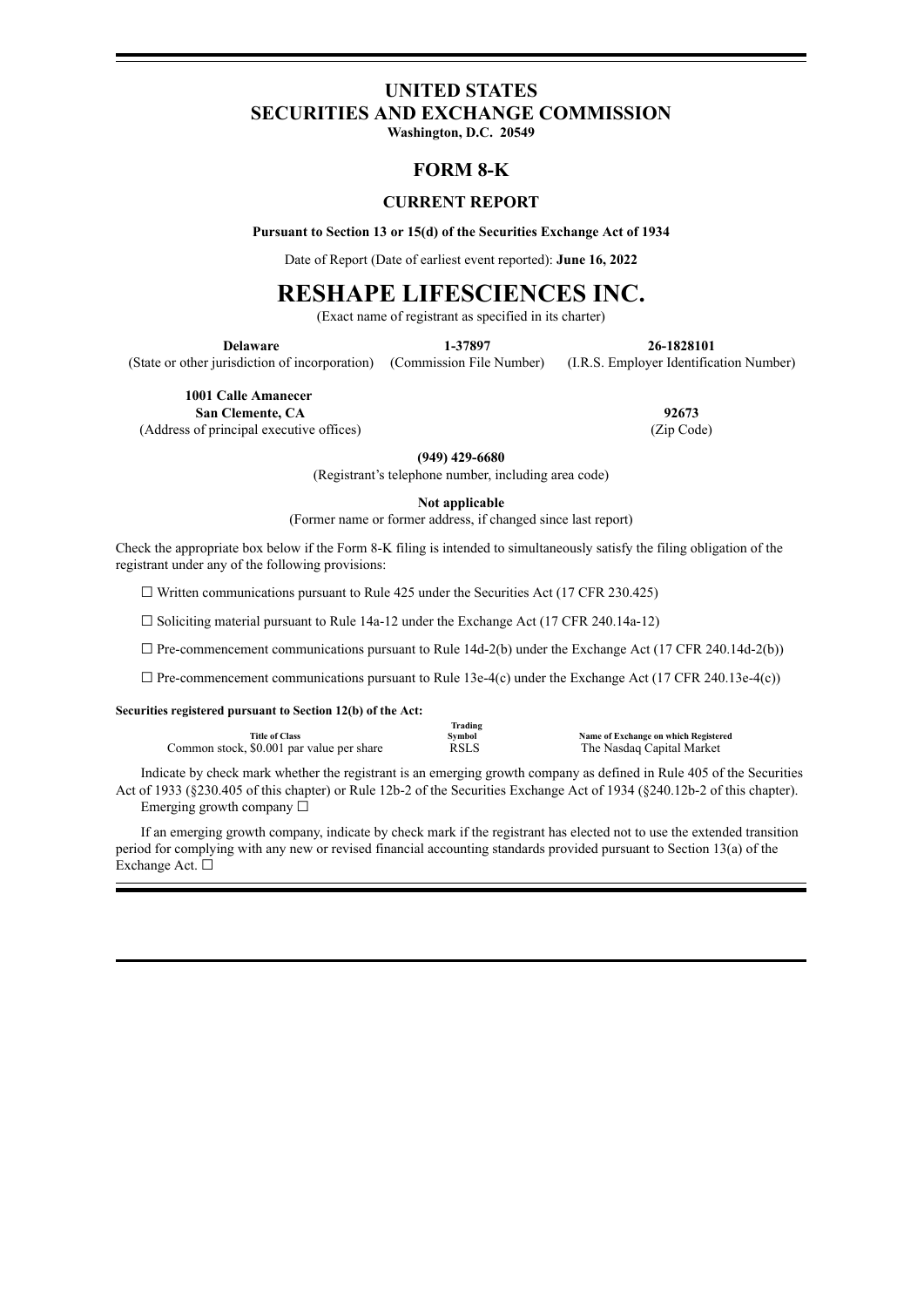#### **Item 1.01 Entry into a Material Definitive Agreement.**

On June 16, 2022, ReShape Lifesciences Inc. (the "Company") entered into a warrant exercise agreement with an existing accredited investor to exercise certain outstanding warrants (the "Exercise") to purchase up to an aggregate of 3.7 million shares of the Company's common stock (the "Existing Warrants"). In consideration for the immediate exercise of the Existing Warrants for cash, the exercising holders received new unregistered warrants to purchase up to an aggregate of 3.7 million shares (equal to 100% of the shares of common stock issued in connection with the Exercise) of the Company's common stock (the "New Warrants") in a private placement pursuant to Section  $4(a)(2)$  of the Securities Act of 1933 (the "Securities Act"). In connection with the Exercise, the Company also agreed to reduce the exercise price of the Existing Warrants and 1.6 million remaining unexercised warrants from \$6.00 to \$0.6665 per share, which is equal to the most recent closing price of the Company's common stock on The Nasdaq Capital Market prior to the execution of the warrant exercise agreement.

The New Warrants are exercisable immediately upon issuance at an exercise price of \$0.6665 per share and have a term of exercise equal to seven and one-half years. The Company agreed to file a resale registration statement on Form S-3 within 30 days with respect to the New Warrants and the shares of common stock issuable upon exercise of the New Warrants. The warrant exercise agreement and the New Warrants each include a beneficial ownership limitation that prevents the investor from owning more than 4.99% of the Company's outstanding common stock at any time.

The gross proceeds to the Company from the Exercise was approximately \$2.5 million, prior to deducting warrant inducement agent fees and estimated offering expenses. The Company intends to use the remainder of the net proceeds for commercial growth, working capital and general corporate purposes.

Maxim Group LLC ("Maxim") acted as the exclusive warrant inducement agent and financial advisor to the Company for the Exercise. The Company agreed to pay Maxim an aggregate cash fee equal to 7.0% of the gross proceeds received by the Company from the Exercise.

The foregoing descriptions of the warrant exercise agreement and the New Warrants are not complete and are qualified in their entirety by reference to the full text of the form of warrant exercise agreement and the form of the New Warrant, copies of which are attached hereto as Exhibits 10.1 and 4.1, respectively, to this Current Report on Form 8-K and are incorporated by reference herein.

# **Item 3.02 Unregistered Sale of Equity Securities.**

The information in Item 1.01 above is incorporated herein by reference. The New Warrants described in Item 1.01 above were offered in a private placement pursuant to an applicable exemption from the registration requirements of the Securities Act and, along with the shares of common stock issuable upon the exercise thereof, have not been registered under the Securities Act, and may not be offered or sold in the United States absent registration with the Securities and Exchange Commission or an applicable exemption from such registration requirements. The securities were offered only to accredited investors.

This report shall not constitute an offer to sell or a solicitation of an offer to buy nor shall there be any sale of these securities in any state or jurisdiction in which such offer, solicitation or sale would be unlawful prior to the registration or qualification under the securities laws of any such state or jurisdiction.

## **Item 9.01 Financial Statements and Exhibits.**

(d) Exhibits.

| Exhibit No. | <b>Description</b>                                                           |
|-------------|------------------------------------------------------------------------------|
| 4.1         | Form of New Warrant                                                          |
| 10.1        | <u>Warrant Exercise Agreement, dated June 16, 2022, by and among ReShape</u> |
|             | Lifesciences Inc. and the investor party thereto                             |
| 104         | Cover Page Interactive Data File (embedded with inline XBRL document)        |
|             |                                                                              |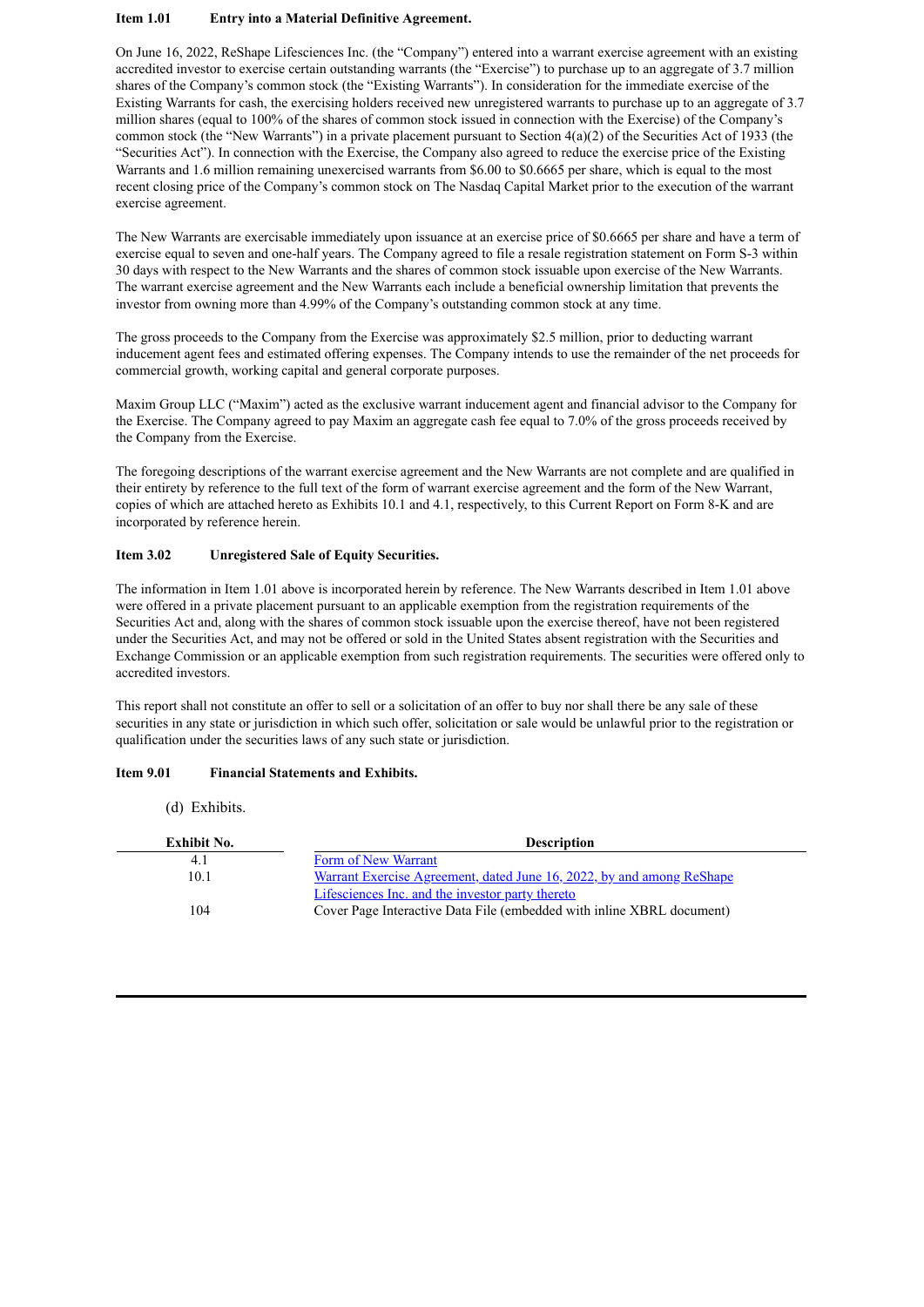# **SIGNATURES**

Pursuant to the requirements of the Securities Exchange Act of 1934, as amended, the registrant has duly caused this report to be signed on its behalf by the undersigned hereunto duly authorized.

# **RESHAPE LIFESCIENCES INC.**

By: /s/ Barton P. Bandy

Barton P. Bandy President and Chief Executive Officer

Dated: June 23, 2022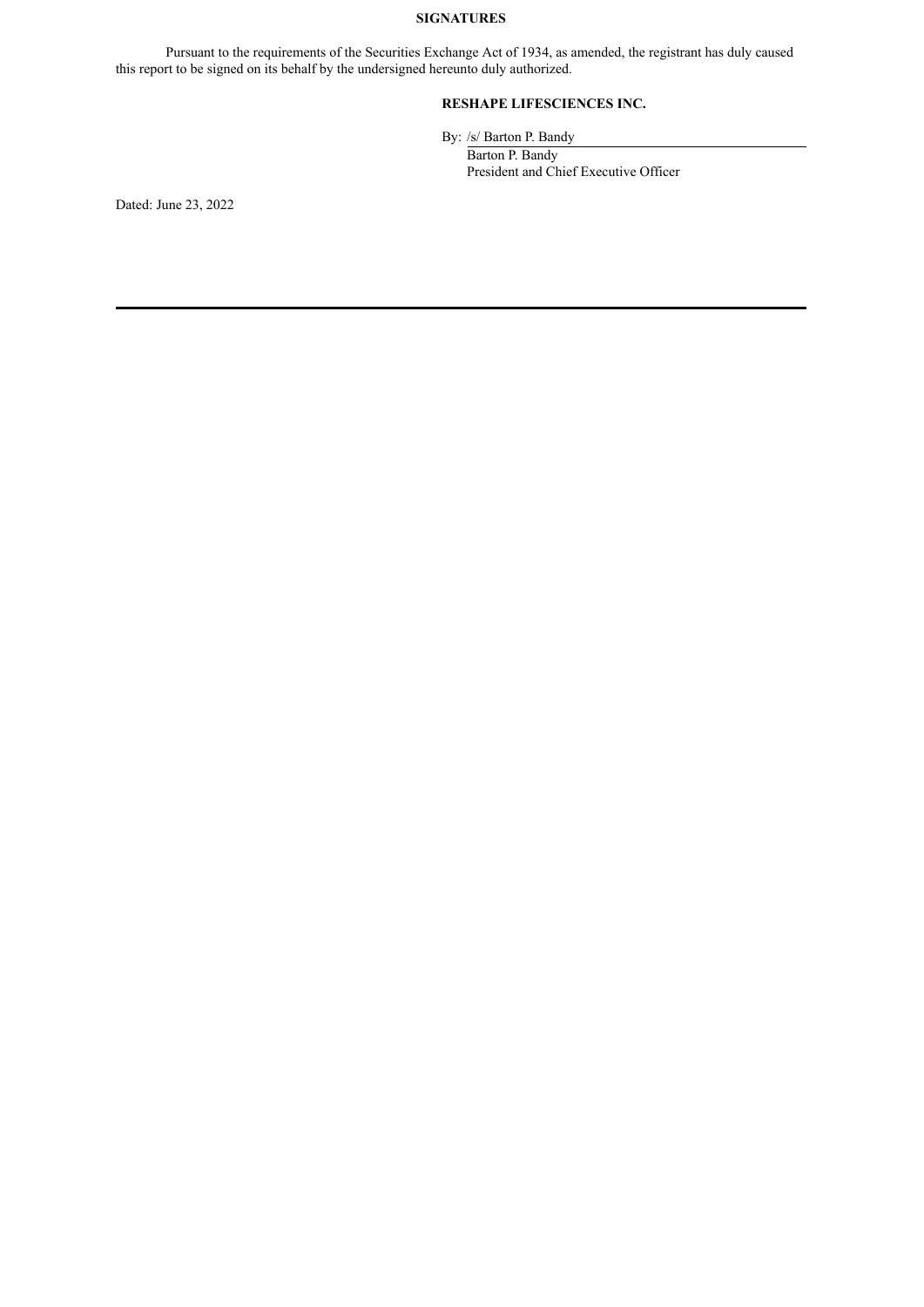<span id="page-3-0"></span>NEITHER THIS SECURITY NOR THE SECURITIES FOR WHICH THIS SECURITY IS EXERCISABLE HAVE BEEN REGISTERED WITH THE U.S. SECURITIES AND EXCHANGE COMMISSION OR THE SECURITIES COMMISSION OF ANY STATE IN RELIANCE UPON AN EXEMPTION FROM REGISTRATION UNDER THE SECURITIES ACT OF 1933, AS AMENDED (THE "SECURITIES ACT"), AND, ACCORDINGLY, MAY NOT BE OFFERED OR SOLD EXCEPT PURSUANT TO AN EFFECTIVE REGISTRATION STATEMENT UNDER THE SECURITIES ACT OR PURSUANT TO AN AVAILABLE EXEMPTION FROM, OR IN A TRANSACTION NOT SUBJECT TO, THE REGISTRATION REQUIREMENTS OF THE SECURITIES ACT AND IN ACCORDANCE WITH APPLICABLE STATE SECURITIES LAWS. THIS SECURITY AND THE SECURITIES ISSUABLE UPON EXERCISE OF THIS SECURITY MAY BE PLEDGED IN CONNECTION WITH A BONA FIDE MARGIN ACCOUNT OR OTHER LOAN SECURED BY SUCH SECURITIES.

### **COMMON STOCK PURCHASE WARRANT**

## **RESHAPE LIFESCIENCES INC.**

Warrant Shares: 3,738,642 Initial Exercise Date: June 16, 2022

THIS COMMON STOCK PURCHASE WARRANT (the "*Warrant*") certifies that, for value received, Armistice Capital Master Fund Ltd. or its assigns (the "*Holder*") is entitled, upon the terms and subject to the limitations on exercise and the conditions hereinafter set forth, at any time on or after the date hereof (the "*Initial Exercise Date*") and until December 16, 2029 (the "*Termination Date*") but not thereafter, to subscribe for and purchase from ReShape Lifesciences Inc., a Delaware corporation (the "*Company*"), up to 3,738,642 shares (as subject to adjustment hereunder, the "*Warrant Shares*") of Common Stock. The purchase price of one share of Common Stock under this Warrant shall be equal to the Exercise Price, as defined in <u>Section 2(b)</u>.

Section 1. [RESERVED]

#### Section 2. Exercise.

Exercise of Warrant. Exercise of the purchase rights represented by this Warrant may be made, in whole or in part, at any time or times on or after the Initial Exercise Date and on or before the Termination Date by delivery to the Company of a duly executed facsimile copy or PDF copy submitted by e-mail (or e-mail attachment) of the Notice of Exercise in the form attached hereto as Exhibit A (the "*Notice of Exercise*"). Within the earlier of (i) two (2) Trading Days and (ii) the number of Trading Days comprising the Standard Settlement Period (as defined in Section  $2(\underline{d})(i)$ ) herein) following the date of exercise as aforesaid, the Holder shall deliver the aggregate Exercise Price for the Warrant Shares specified in the applicable Notice of Exercise by wire transfer or cashier's check drawn on a United States bank unless the cashless exercise procedure specified in Section  $2(\mathcal{C})$  below is specified in the applicable Notice of Exercise. No ink-original Notice of Exercise shall be required, nor shall any medallion guarantee (or other type of guarantee or notarization) of any Notice of Exercise be required. Notwithstanding anything herein to the contrary, the Holder shall not be required to physically surrender this Warrant to the Company until the Holder has purchased all of the Warrant Shares available hereunder and the Warrant has been exercised in full, in which case, the Holder shall surrender this Warrant to the Company for cancellation within three (3) Trading Days of the date on which the final Notice of Exercise is delivered to the Company. Partial exercises of this Warrant resulting in purchases of a portion of the total number of Warrant Shares available hereunder shall have the effect of lowering the outstanding number of Warrant Shares purchasable hereunder in an amount equal to the applicable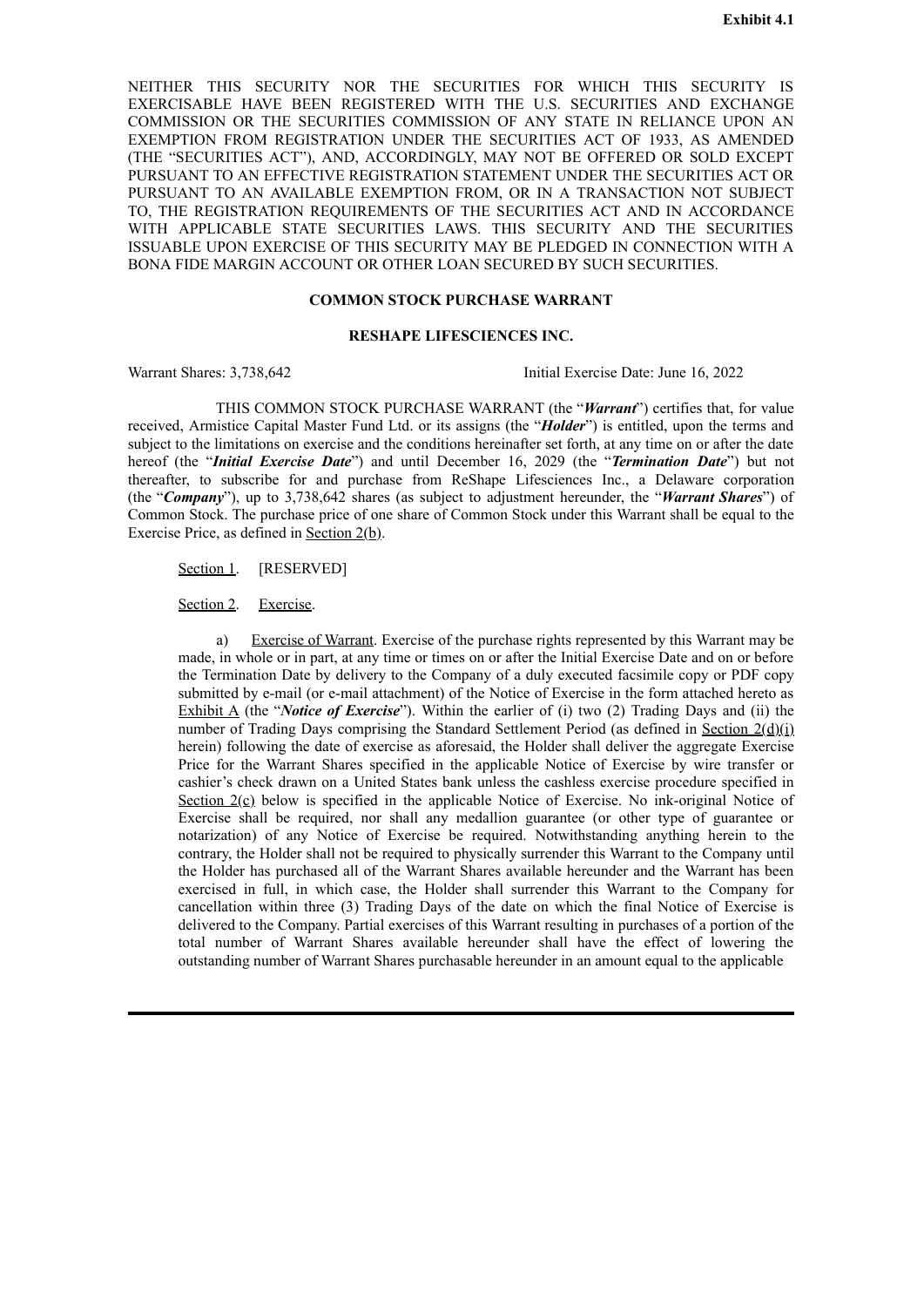number of Warrant Shares purchased. The Holder and the Company shall maintain records showing the number of Warrant Shares purchased and the date of such purchases. The Company shall deliver any objection to any Notice of Exercise within one (1) Trading Day of receipt of such notice. **The Holder and any assignee, by acceptance of this Warrant, acknowledge and agree that, by reason of the provisions of this paragraph, following the purchase of a portion of the Warrant Shares hereunder, the number of Warrant Shares available for purchase hereunder at any given time may be less than the amount stated on the face hereof.**

b) Exercise Price. The aggregate exercise price per share of Common Stock under this Warrant shall be \$0.6665 (the "*Exercise Price*").

c) Cashless Exercise. If at any time after the six-month anniversary of the Initial Exercise Date, there is no effective registration statement registering, or no current prospectus available for, the resale of the Warrant Shares by the Holder, then this Warrant may also be exercised, in whole or in part, at such time by means of a "cashless exercise" in which the Holder shall be entitled to receive a number of Warrant Shares equal to the quotient obtained by dividing  $[(A-B) (X)]$  by  $(A)$ , where:

- $(A)$  = as applicable: (i) the VWAP on the Trading Day immediately preceding the date of the applicable Notice of Exercise if such Notice of Exercise is (1) both executed and delivered pursuant to Section  $2(a)$  hereof on a day that is not a Trading Day or (2) both executed and delivered pursuant to  $Section 2(a)$  hereof on a Trading Day prior to the opening of "regular trading hours" (as defined in Rule 600(b)(64) of Regulation NMS promulgated under the federal securities laws) on such Trading Day, (ii) at the option of the Holder, either (y) the VWAP on the Trading Day immediately preceding the date of the applicable Notice of Exercise or (z) the Bid Price of the Common Stock on the principal Trading Market as reported by Bloomberg L.P. as of the time of the Holder's execution of the applicable Notice of Exercise if such Notice of Exercise is executed during "regular trading hours" on a Trading Day and is delivered within two (2) hours thereafter (including until two (2) hours after the close of "regular trading hours" on a Trading Day) pursuant to Section  $2(a)$  hereof or (iii) the VWAP on the date of the applicable Notice of Exercise if the date of such Notice of Exercise is a Trading Day and such Notice of Exercise is both executed and delivered pursuant to Section  $2(a)$ hereof after the close of "regular trading hours" on such Trading Day;
- (B) = the Exercise Price of this Warrant, as adjusted hereunder; and
- $(X)$  = the number of Warrant Shares that would be issuable upon exercise of this Warrant in accordance with the terms of this Warrant if such exercise were by means of a cash exercise rather than a cashless exercise.

If Warrant Shares are issued in such a cashless exercise, the parties acknowledge and agree that in accordance with Section  $3(a)(9)$  of the Securities Act, the Warrant Shares shall take on the characteristics of the Warrants being exercised, and the holding period of the Warrant Shares being issued may be tacked on to the holding period of this Warrant. The Company agrees not to take any position contrary to this Section  $2(\underline{c})$ .

"*Bid Price*" means, for any date, the price determined by the first of the following clauses that applies: (a) if the Common Stock is then listed or quoted on a Trading Market, the bid price of the Common Stock for the time in question (or the nearest preceding date) on the Trading Market on which the Common Stock is then listed or quoted as reported by Bloomberg L.P. (based on a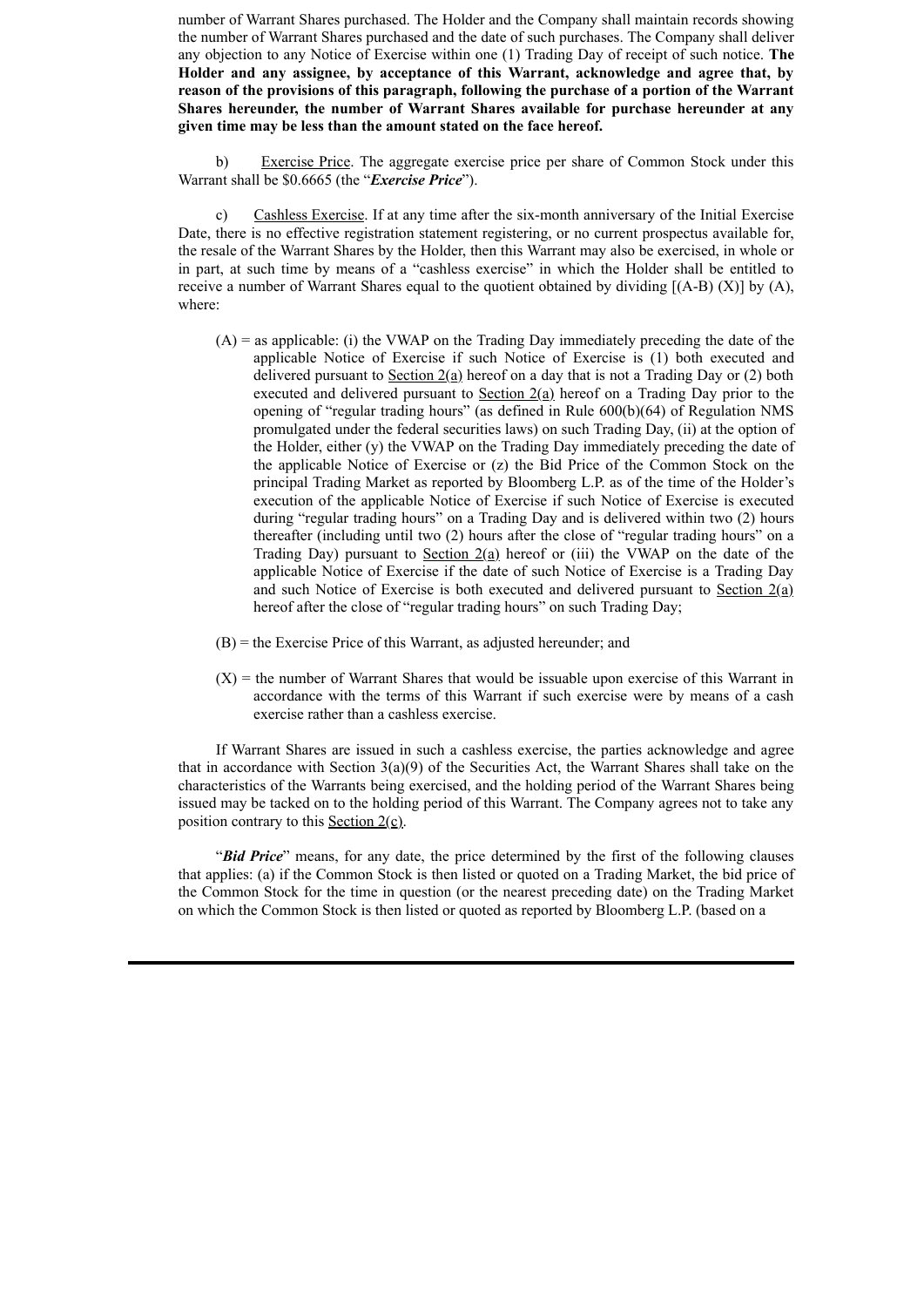Trading Day from 9:30 a.m. (New York City time) to 4:02 p.m. (New York City time)), (b) if OTCQB or OTCQX is not a Trading Market, the volume weighted average price of the Common Stock for such date (or the nearest preceding date) on OTCQB or OTCQX as applicable, (c) if the Common Stock is not then listed or quoted for trading on OTCQB or OTCQX and if prices for the Common Stock are then reported in the "Pink Sheets" published by OTC Markets Group, Inc. (or a similar organization or agency succeeding to its functions of reporting prices), the most recent bid price per share of the Common Stock so reported, or (d) in all other cases, the fair market value of a share of Common Stock as mutually determined by the Company and the Holder, *provided* that, if the Company and the Holder are unable to agree upon the fair market value of such share of Common Stock, then the fair market value as determined by an independent appraiser selected in good faith by the Holders of a majority in interest of the Securities then outstanding and reasonably acceptable to the Company, the fees and expenses of which shall be paid by the Company.

"*VWAP*" means, for any date, the price determined by the first of the following clauses that applies: (a) if the Common Stock is then listed or quoted on a Trading Market, the daily volume weighted average price of the Common Stock for such date (or the nearest preceding date) on the Trading Market on which the Common Stock is then listed or quoted as reported by Bloomberg L.P. (based on a Trading Day from 9:30 a.m. (New York City time) to 4:02 p.m. (New York City time)), (b) if OTCQB or OTCQX is not a Trading Market, the volume weighted average price of the Common Stock for such date (or the nearest preceding date) on OTCQB or OTCQX as applicable, (c) if the Common Stock is not then listed or quoted for trading on OTCQB or OTCQX and if prices for the Common Stock are then reported in the "Pink Sheets" published by OTC Markets Group, Inc. (or a similar organization or agency succeeding to its functions of reporting prices), the most recent bid price per share of the Common Stock so reported, or (d) in all other cases, the fair market value of a share of Common Stock as determined by an independent appraiser selected in good faith by the Holders of a majority in interest of the Securities then outstanding and reasonably acceptable to the Company, the fees and expenses of which shall be paid by the Company.

Notwithstanding anything herein to the contrary, on the Termination Date, this Warrant shall be automatically exercised via cashless exercise pursuant to this Section 2(c).

#### d) Mechanics of Exercise.

i. Delivery of Warrant Shares Upon Exercise. The Company shall cause the Warrant Shares purchased hereunder to be transmitted by the Transfer Agent to the Holder by crediting the account of the Holder's or its designee's balance account with The Depository Trust Company through its Deposit or Withdrawal at Custodian system (" $DWAC$ ") if the Company is then a participant in such system and either (A) there is an effective registration statement permitting the issuance of the Warrant Shares to or resale of the Warrant Shares by the Holder or (B) the Warrant Shares are eligible for resale by the Holder without volume or manner-of-sale limitations pursuant to Rule 144 (assuming cashless exercise of the Warrants), and otherwise by physical delivery of a certificate or book-entry notation, registered in the Company's share register in the name of the Holder or its designee, for the number of Warrant Shares to which the Holder is entitled pursuant to such exercise to the address specified by the Holder in the Notice of Exercise by the date that is the earliest of (i) two (2) Trading Days after the delivery to the Company of the Notice of Exercise, (ii) one (1) Trading Day after delivery of the aggregate Exercise Price to the Company and (iii) the number of Trading Days comprising the Standard Settlement Period after the delivery to the Company of the Notice of Exercise (such date, the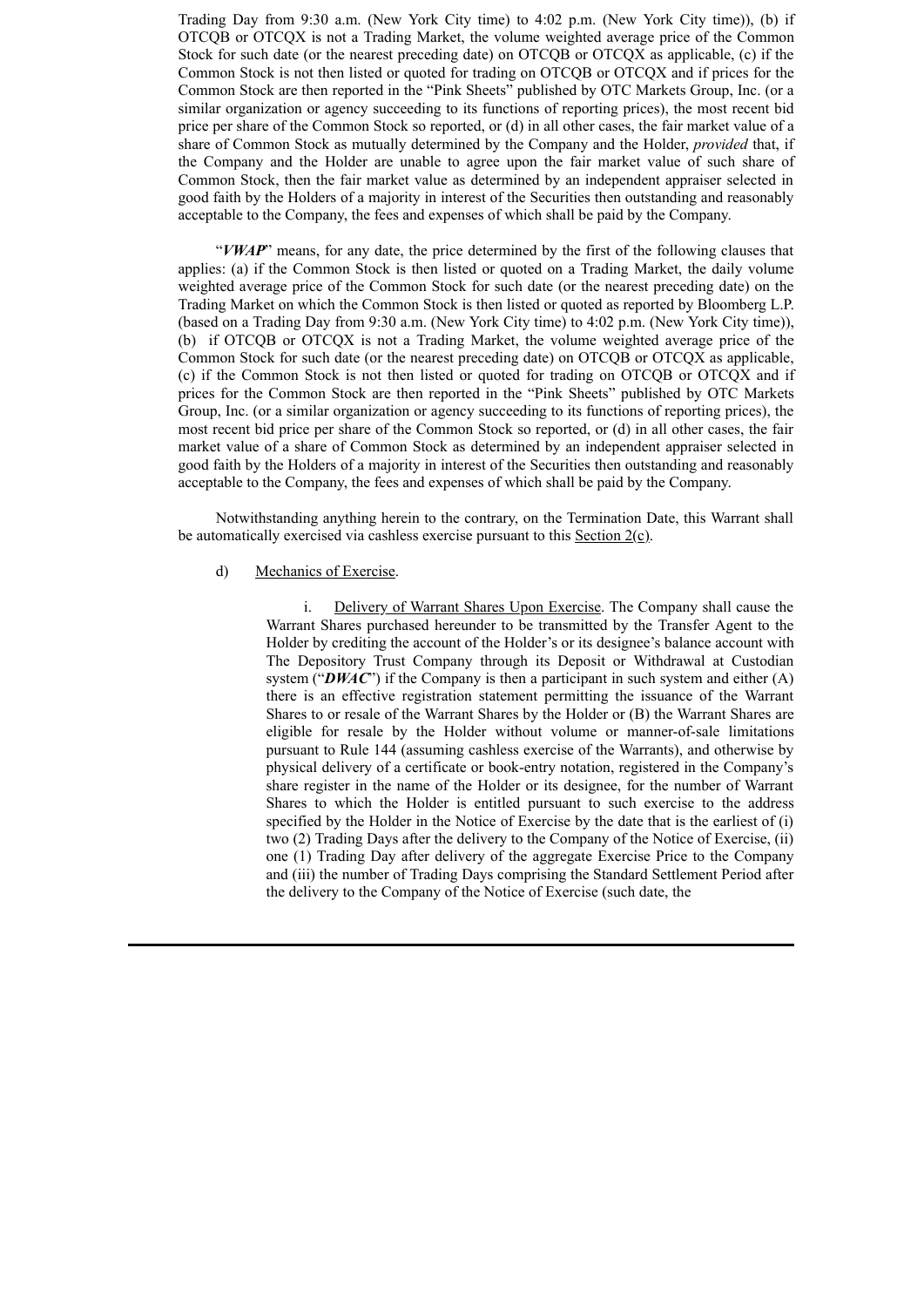"*Warrant Share Delivery Date*"). Upon delivery of the Notice of Exercise, the Holder shall be deemed for all corporate purposes to have become the holder of record of the Warrant Shares with respect to which this Warrant has been exercised, irrespective of the date of delivery of the Warrant Shares, *provided* that payment of the aggregate Exercise Price (other than in the case of a cashless exercise) is received by the Warrant Share Delivery Date. If the Company fails for any reason to deliver to the Holder the Warrant Shares subject to a Notice of Exercise by the Warrant Share Delivery Date, the Company shall pay to the Holder, in cash, as liquidated damages and not as a penalty, for each \$1,000 of Warrant Shares subject to such exercise (based on the VWAP of the Common Stock on the date of the applicable Notice of Exercise), \$10 per Trading Day (increasing to \$20 per Trading Day on the fifth Trading Day after such liquidated damages begin to accrue) for each Trading Day after such Warrant Share Delivery Date until such Warrant Shares are delivered or Holder rescinds such exercise. The Company agrees to maintain a transfer agent that is a participant in the FAST program so long as this Warrant remains outstanding and exercisable. As used herein, "*Standard Settlement Period*" means the standard settlement period, expressed in a number of Trading Days, on the Company's primary Trading Market with respect to the Common Stock as in effect on the date of delivery of the Notice of Exercise.

ii. Delivery of New Warrants Upon Exercise. If this Warrant shall have been exercised in part, the Company shall, at the request of a Holder and upon surrender of this Warrant certificate, at the time of delivery of the Warrant Shares, deliver to the Holder a new Warrant evidencing the rights of the Holder to purchase the unpurchased Warrant Shares called for by this Warrant, which new Warrant shall in all other respects be identical with this Warrant.

iii. Rescission Rights. If the Company fails to cause the Transfer Agent to transmit to the Holder the Warrant Shares pursuant to Section  $2(\underline{d})(i)$  by the Warrant Share Delivery Date, then the Holder will have the right to rescind such exercise.

iv. Compensation for Buy-In on Failure to Timely Deliver Warrant Shares Upon Exercise. In addition to any other rights available to the Holder, if the Company fails to cause the Transfer Agent to transmit to the Holder the Warrant Shares in accordance with the provisions of <u>Section  $2(\underline{d})(i)$ </u> above pursuant to an exercise on or before the Warrant Share Delivery Date, and if after such date the Holder is required by its broker to purchase (in an open market transaction or otherwise) or the Holder's brokerage firm otherwise purchases, shares of Common Stock to deliver in satisfaction of a sale by the Holder of the Warrant Shares which the Holder anticipated receiving upon such exercise (a "*Buy-In*"), then the Company shall (A) pay in cash to the Holder the amount, if any, by which  $(x)$  the Holder's total purchase price (including brokerage commissions, if any) for the shares of Common Stock so purchased exceeds (y) the amount obtained by multiplying (1) the number of Warrant Shares that the Company was required to deliver to the Holder in connection with the exercise at issue times (2) the price at which the sell order giving rise to such purchase obligation was executed, and (B) at the option of the Holder, either reinstate the portion of the Warrant and equivalent number of Warrant Shares for which such exercise was not honored (in which case such exercise shall be deemed rescinded) or deliver to the Holder the number of shares of Common Stock that would have been issued had the Company timely complied with its exercise and delivery obligations hereunder. For example, if the Holder purchases Common Stock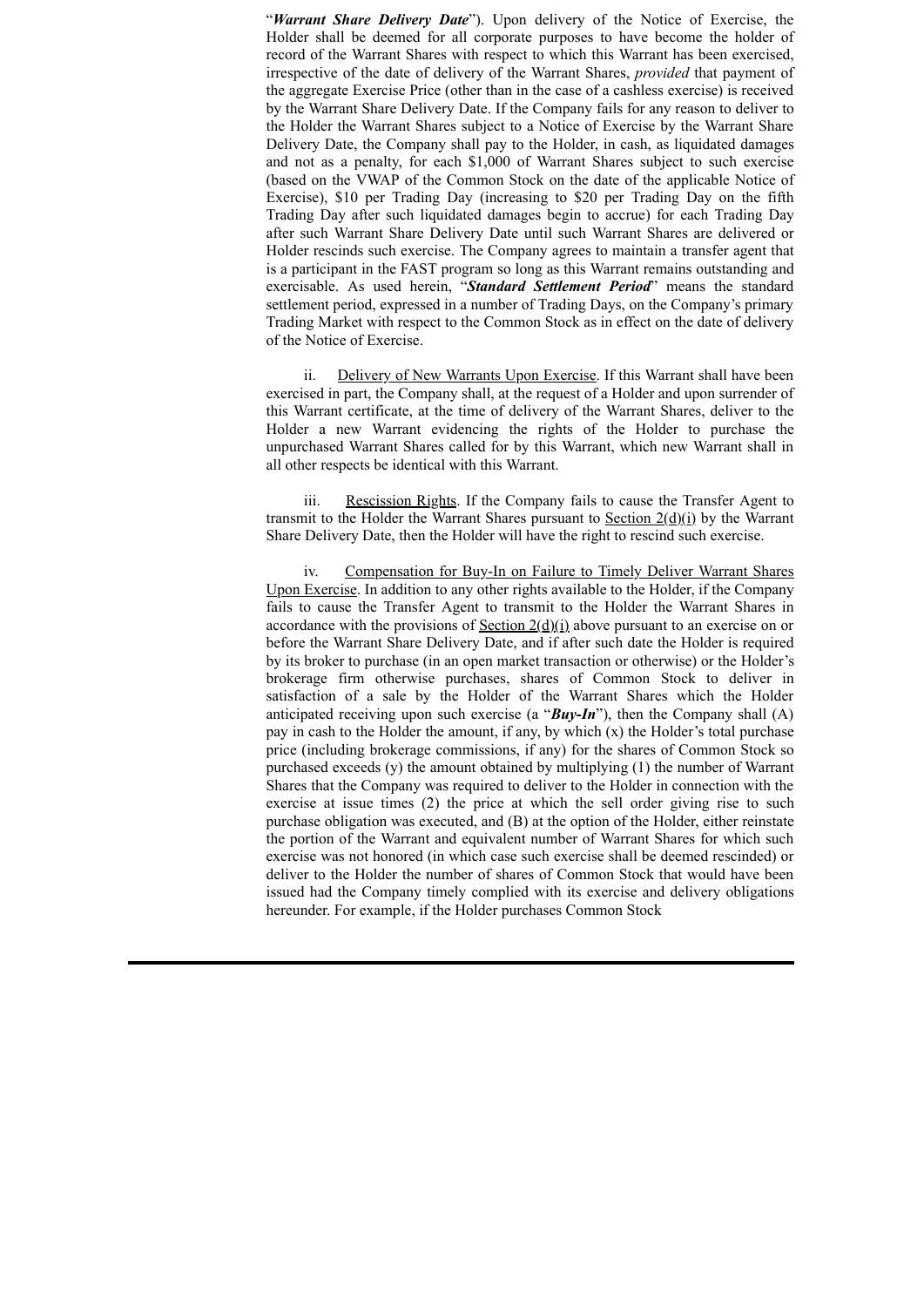having a total purchase price of \$11,000 to cover a Buy-In with respect to an attempted exercise of shares of Common Stock with an aggregate sale price giving rise to such purchase obligation of \$10,000, under clause (A) of the immediately preceding sentence the Company shall be required to pay the Holder \$1,000. The Holder shall provide the Company written notice indicating the amounts payable to the Holder in respect of the Buy-In and, upon request of the Company, evidence of the amount of such loss. Nothing herein shall limit a Holder's right to pursue any other remedies available to it hereunder, at law or in equity including, without limitation, a decree of specific performance and/or injunctive relief with respect to the Company's failure to timely deliver shares of Common Stock upon exercise of the Warrant as required pursuant to the terms hereof.

No Fractional Shares or Scrip. No fractional shares or scrip representing fractional shares shall be issued upon the exercise of this Warrant. As to any fraction of a share which the Holder would otherwise be entitled to purchase upon such exercise, the Company shall, at its election, either pay a cash adjustment in respect of such final fraction in an amount equal to such fraction multiplied by the Exercise Price or round up to the next whole share.

vi. Charges, Taxes and Expenses. Issuance of Warrant Shares shall be made without charge to the Holder for any issue or transfer tax or other incidental expense in respect of the issuance of such Warrant Shares, all of which taxes and expenses shall be paid by the Company, and such Warrant Shares shall be issued in the name of the Holder or in such name or names as may be directed by the Holder; *provided*, *however*, that in the event that Warrant Shares are to be issued in a name other than the name of the Holder, this Warrant when surrendered for exercise shall be accompanied by the Assignment Form attached hereto as Exhibit B duly executed by the Holder and the Company may require, as a condition thereto, the payment of a sum sufficient to reimburse it for any transfer tax incidental thereto. The Company shall pay all Transfer Agent fees required for same-day processing of any Notice of Exercise and all fees to the Depository Trust Company (or another established clearing corporation performing similar functions) required for same-day electronic delivery of the Warrant Shares.

vii. Closing of Books. The Company will not close its stockholder books or records in any manner which prevents the timely exercise of this Warrant, pursuant to the terms hereof.

e) Holder's Exercise Limitations. The Company shall not effect any exercise of this Warrant, and a Holder shall not have the right to exercise any portion of this Warrant, pursuant to Section 2 or otherwise, to the extent that after giving effect to such issuance after exercise as set forth on the applicable Notice of Exercise, the Holder (together with the Holder's Affiliates, and any other Persons acting as a group together with the Holder or any of the Holder's Affiliates (such Persons, "*Attribution Parties*")), would beneficially own in excess of the Beneficial Ownership Limitation (as defined below). For purposes of the foregoing sentence, the number of shares of Common Stock beneficially owned by the Holder and its Affiliates and Attribution Parties shall include the number of shares of Common Stock issuable upon exercise of this Warrant with respect to which such determination is being made, but shall exclude the number of shares of Common Stock which would be issuable upon (i) exercise of the remaining, nonexercised portion of this Warrant beneficially owned by the Holder or any of its Affiliates or Attribution Parties and (ii) exercise or conversion of the unexercised or nonconverted portion of any other securities of the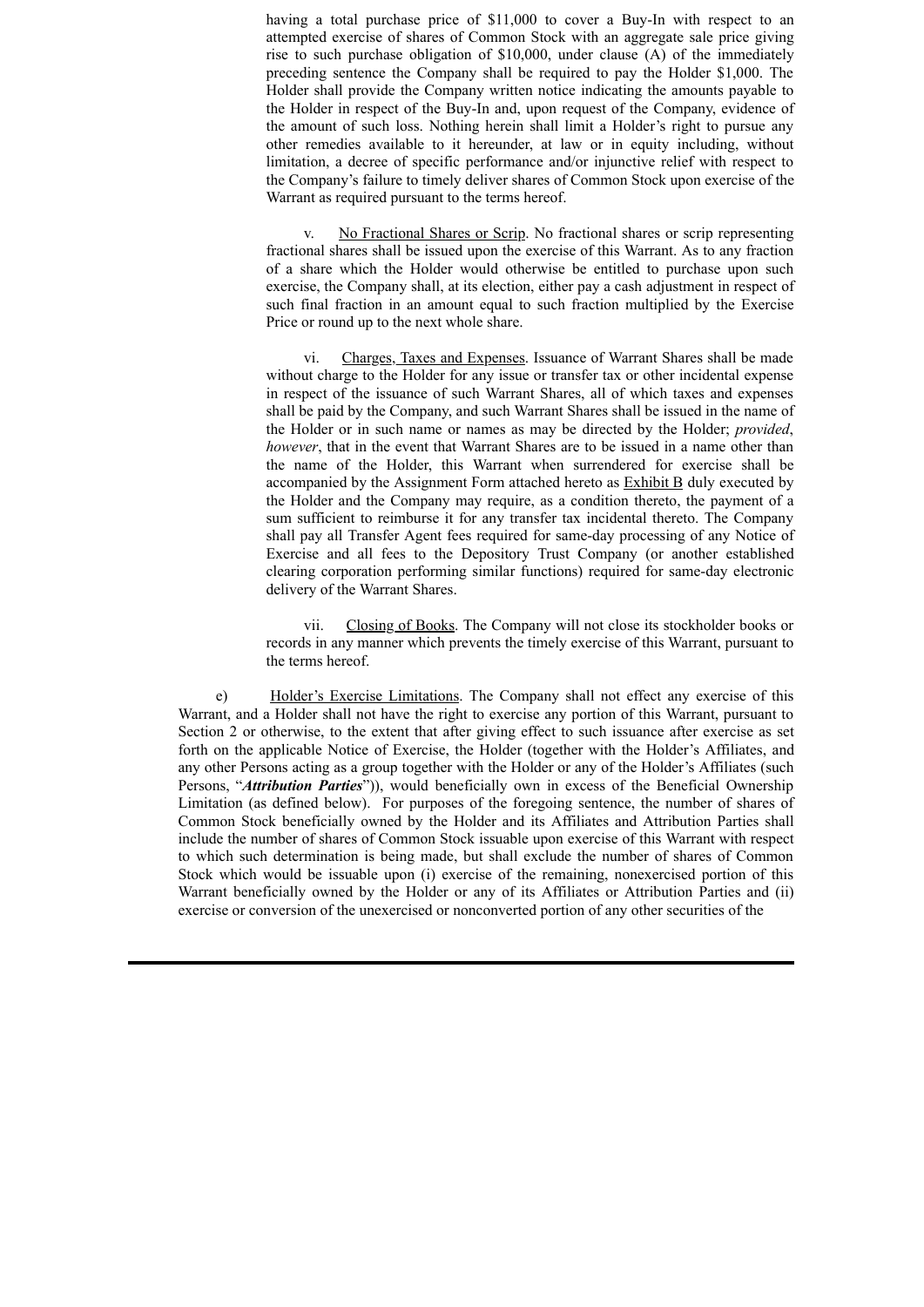Company (including, without limitation, any other Common Stock Equivalents) subject to a limitation on conversion or exercise analogous to the limitation contained herein beneficially owned by the Holder or any of its Affiliates or Attribution Parties. Except as set forth in the preceding sentence, for purposes of this Section 2(e), beneficial ownership shall be calculated in accordance with Section 13(d) of the Exchange Act and the rules and regulations promulgated thereunder, it being acknowledged by the Holder that the Company is not representing to the Holder that such calculation is in compliance with Section 13(d) of the Exchange Act and the Holder is solely responsible for any schedules required to be filed in accordance therewith. To the extent that the limitation contained in this Section  $2(e)$  applies, the determination of whether this Warrant is exercisable (in relation to other securities owned by the Holder together with any Affiliates and Attribution Parties) and of which portion of this Warrant is exercisable shall be in the sole discretion of the Holder, and the submission of a Notice of Exercise shall be deemed to be the Holder's determination of whether this Warrant is exercisable (in relation to other securities owned by the Holder together with any Affiliates and Attribution Parties) and of which portion of this Warrant is exercisable, in each case subject to the Beneficial Ownership Limitation, and the Company shall have no obligation to verify or confirm the accuracy of such determination. In addition, a determination as to any group status as contemplated above shall be determined in accordance with Section 13(d) of the Exchange Act and the rules and regulations promulgated thereunder. For purposes of this Section 2(e), in determining the number of outstanding shares of Common Stock, a Holder may rely on the number of outstanding shares of Common Stock as reflected in (A) the Company's most recent periodic or annual report filed with the Commission, as the case may be, (B) a more recent public announcement by the Company or (C) a more recent written notice by the Company or the Transfer Agent setting forth the number of shares of Common Stock outstanding. Upon the written or oral request of a Holder, the Company shall within one Trading Day confirm orally and in writing to the Holder the number of shares of Common Stock then outstanding. In any case, the number of outstanding shares of Common Stock shall be determined after giving effect to the conversion or exercise of securities of the Company, including this Warrant, by the Holder or its Affiliates or Attribution Parties since the date as of which such number of outstanding shares of Common Stock was reported. The "*Beneficial Ownership Limitation*" shall be 9.99% of the number of shares of the Common Stock outstanding immediately after giving effect to the issuance of shares of Common Stock issuable upon exercise of this Warrant. The Holder, upon notice to the Company, may increase or decrease the Beneficial Ownership Limitation provisions of this Section 2(e), provided that the Beneficial Ownership Limitation in no event exceeds 9.99% of the number of shares of the Common Stock outstanding immediately after giving effect to the issuance of shares of Common Stock upon exercise of this Warrant held by the Holder and the provisions of this Section 2(e) shall continue to apply. Any increase in the Beneficial Ownership Limitation will not be effective until the 61st day after such notice is delivered to the Company. The provisions of this paragraph shall be construed and implemented in a manner otherwise than in strict conformity with the terms of this Section  $2(e)$  to correct this paragraph (or any portion hereof) which may be defective or inconsistent with the intended Beneficial Ownership Limitation herein contained or to make changes or supplements necessary or desirable to properly give effect to such limitation. The limitations contained in this paragraph shall apply to a successor holder of this Warrant.

## f) [RESERVED]

#### Section 3. Certain Adjustments.

a) Stock Dividends and Splits. If the Company, at any time while this Warrant is outstanding: (i) pays a stock dividend or otherwise makes a distribution or distributions on shares of its Common Stock or any other equity or equity equivalent securities payable in shares of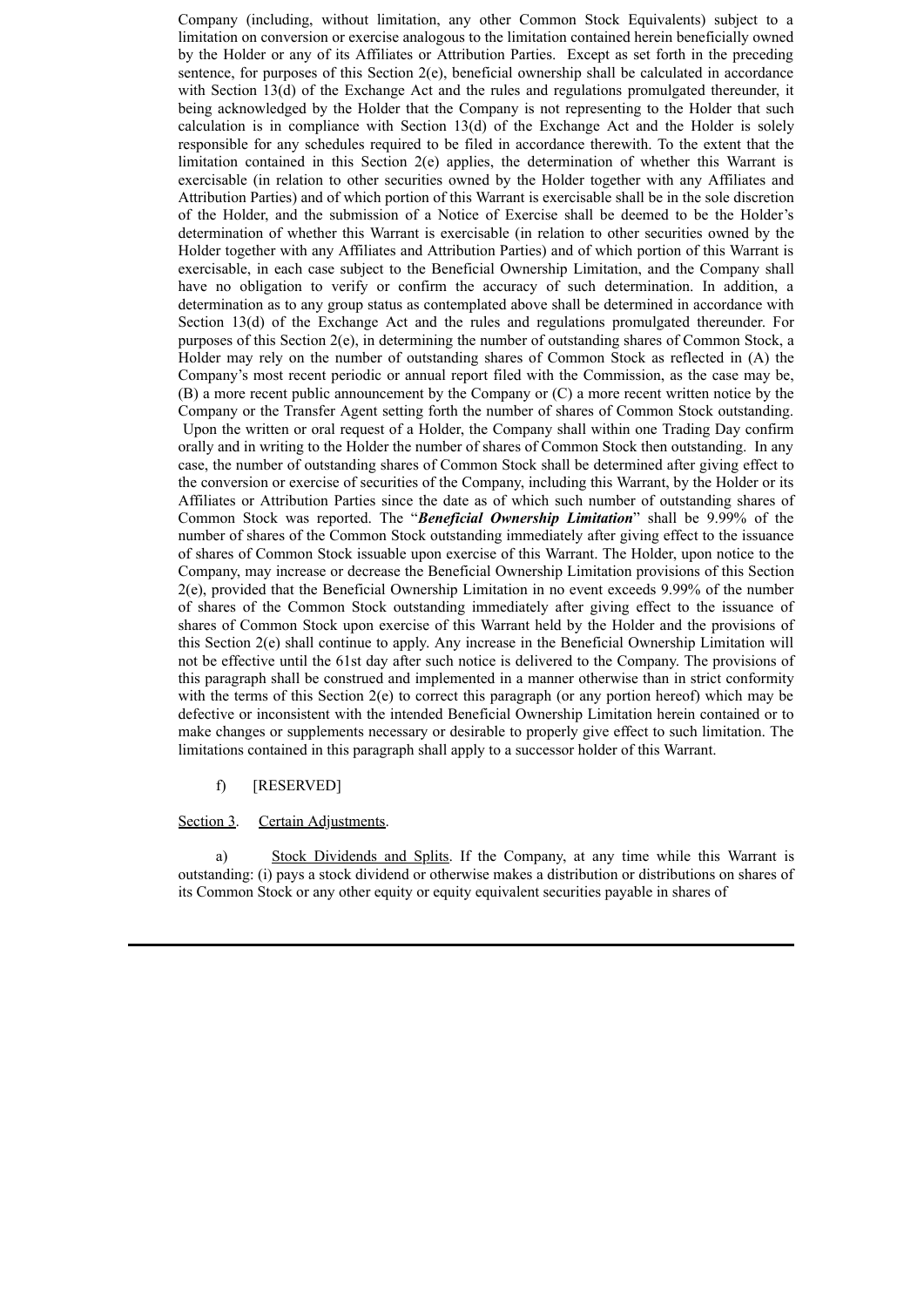Common Stock (which, for avoidance of doubt, shall not include any shares of Common Stock issued by the Company upon exercise of this Warrant), (ii) subdivides outstanding shares of Common Stock into a larger number of shares, (iii) combines (including by way of reverse stock split) outstanding shares of Common Stock into a smaller number of shares or (iv) issues by reclassification of shares of the Common Stock any shares of capital stock of the Company, then in each case the Exercise Price shall be multiplied by a fraction of which the numerator shall be the number of shares of Common Stock (excluding treasury shares, if any) outstanding immediately before such event and of which the denominator shall be the number of shares of Common Stock outstanding immediately after such event, and the number of shares issuable upon exercise of this Warrant shall be proportionately adjusted such that the aggregate Exercise Price of this Warrant shall remain unchanged. Any adjustment made pursuant to this Section  $3(a)$  shall become effective immediately after the record date for the determination of stockholders entitled to receive such dividend or distribution and shall become effective immediately after the effective date in the case of a subdivision, combination or re-classification.

## b) [RESERVED]

c) Subsequent Rights Offerings. In addition to any adjustments pursuant to Section 3(a) above, if at any time the Company grants, issues or sells any Common Stock Equivalents or rights to purchase stock, warrants, securities or other property pro rata to the record holders of any class of shares of Common Stock (the "*Purchase Rights*"), then the Holder will be entitled to acquire, upon the terms applicable to such Purchase Rights, the aggregate Purchase Rights which the Holder could have acquired if the Holder had held the number of shares of Common Stock acquirable upon complete exercise of this Warrant (without regard to any limitations on exercise hereof, including without limitation, the Beneficial Ownership Limitation) immediately before the date on which a record is taken for the grant, issuance or sale of such Purchase Rights, or, if no such record is taken, the date as of which the record holders of shares of Common Stock are to be determined for the grant, issue or sale of such Purchase Rights (provided, however, that, to the extent that the Holder's right to participate in any such Purchase Right would result in the Holder exceeding the Beneficial Ownership Limitation, then the Holder shall not be entitled to participate in such Purchase Right to such extent (or beneficial ownership of such shares of Common Stock as a result of such Purchase Right to such extent) and such Purchase Right to such extent shall be held in abeyance for the Holder until such time, if ever, as its right thereto would not result in the Holder exceeding the Beneficial Ownership Limitation).

d) Pro Rata Distributions. During such time as this Warrant is outstanding, if the Company shall declare or make any dividend or other distribution of its assets (or rights to acquire its assets) to holders of shares of Common Stock, by way of return of capital or otherwise (including, without limitation, any distribution of cash, stock or other securities, property or options by way of a dividend, spin off, reclassification, corporate rearrangement, scheme of arrangement or other similar transaction) (a "*Distribution*"), at any time after the issuance of this Warrant, then, in each such case, the Holder shall be entitled to participate in such Distribution to the same extent that the Holder would have participated therein if the Holder had held the number of shares of Common Stock acquirable upon complete exercise of this Warrant (without regard to any limitations on exercise hereof, including without limitation, the Beneficial Ownership Limitation) immediately before the date of which a record is taken for such Distribution, or, if no such record is taken, the date as of which the record holders of shares of Common Stock are to be determined for the participation in such Distribution (provided, however, that, to the extent that the Holder's right to participate in any such Distribution would result in the Holder exceeding the Beneficial Ownership Limitation, then the Holder shall not be entitled to participate in such Distribution to such extent (or in the beneficial ownership of any shares of Common Stock as a result of such Distribution to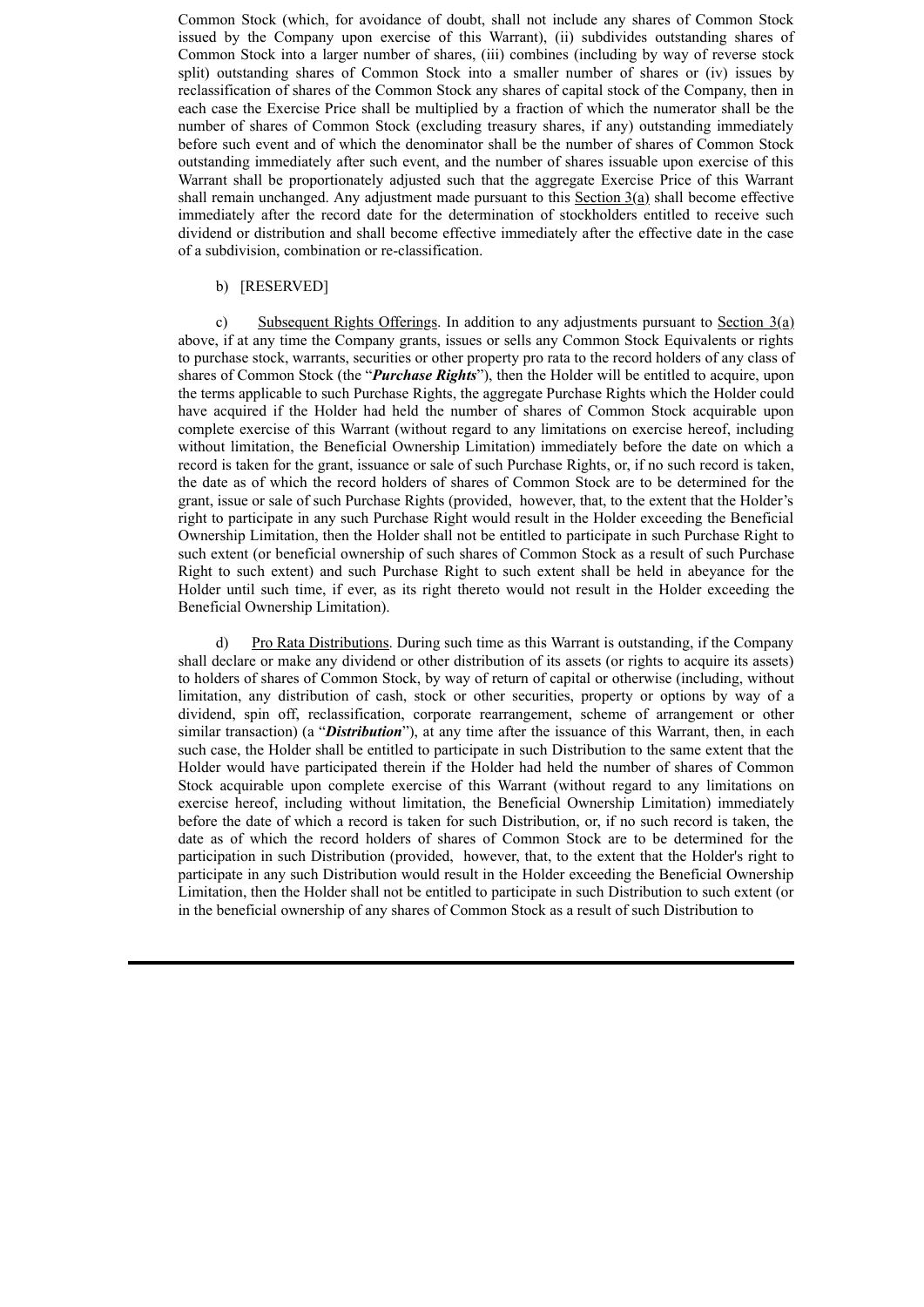such extent) and the portion of such Distribution shall be held in abeyance for the benefit of the Holder until such time, if ever, as its right thereto would not result in the Holder exceeding the Beneficial Ownership Limitation). To the extent that this Warrant has not been partially or completely exercised at the time of such Distribution, such portion of the Distribution shall be held in abeyance for the benefit of the Holder until the Holder has exercised this Warrant.

e) Fundamental Transaction. If, at any time while this Warrant is outstanding, (i) the Company, directly or indirectly, in one or more related transactions effects any merger or consolidation of the Company with or into another Person, (ii) the Company, directly or indirectly, effects any sale, lease, license, assignment, transfer, conveyance or other disposition of all or substantially all of its assets in one or a series of related transactions, (iii) any, direct or indirect, purchase offer, tender offer or exchange offer (whether by the Company or another Person) is completed pursuant to which holders of Common Stock are permitted to sell, tender or exchange their shares for other securities, cash or property and has been accepted by the holders of 50% or more of the outstanding Common Stock, (iv) the Company, directly or indirectly, in one or more related transactions effects any reclassification, reorganization or recapitalization of the Common Stock or any compulsory share exchange pursuant to which the Common Stock is effectively converted into or exchanged for other securities, cash or property, or (v) the Company, directly or indirectly, in one or more related transactions consummates a stock or share purchase agreement or other business combination (including, without limitation, a reorganization, recapitalization, spinoff or scheme of arrangement) with another Person or group of Persons whereby such other Person or group acquires more than 50% of the outstanding shares of Common Stock (not including any shares of Common Stock held by the other Person or other Persons making or party to, or associated or affiliated with the other Persons making or party to, such stock or share purchase agreement or other business combination) (each a "*Fundamental Transaction*"), then, upon any subsequent exercise of this Warrant, the Holder shall have the right to receive, for each Warrant Share that would have been issuable upon such exercise immediately prior to the occurrence of such Fundamental Transaction, at the option of the Holder (without regard to any limitation in Section 2(e) or Section 2(f) on the exercise of this Warrant), the number of shares of Common Stock of the successor or acquiring corporation or of the Company, if it is the surviving corporation, and any additional consideration (the "*Alternate Consideration*") receivable as a result of such Fundamental Transaction by a holder of the number of shares of Common Stock for which this Warrant is exercisable immediately prior to such Fundamental Transaction (without regard to any limitation in Section  $2(e)$  or Section  $2(f)$  on the exercise of this Warrant). For purposes of any such exercise, the determination of the Exercise Price shall be appropriately adjusted to apply to such Alternate Consideration based on the amount of Alternate Consideration issuable in respect of one share of Common Stock in such Fundamental Transaction, and the Company shall apportion the Exercise Price among the Alternate Consideration in a reasonable manner reflecting the relative value of any different components of the Alternate Consideration. If holders of Common Stock are given any choice as to the securities, cash or property to be received in a Fundamental Transaction, then the Holder shall be given the same choice as to the Alternate Consideration it receives upon any exercise of this Warrant following such Fundamental Transaction. Notwithstanding anything to the contrary, in the event of a Fundamental Transaction, the Company or any Successor Entity (as defined below) shall, at the Holder's option, exercisable at any time concurrently with, or within 30 days after, the consummation of the Fundamental Transaction (or, if later, the date of the public announcement of the applicable Fundamental Transaction), purchase this Warrant from the Holder by paying to the Holder an amount of cash equal to the Black Scholes Value (as defined below) of the remaining unexercised portion of this Warrant on the date of the consummation of such Fundamental Transaction; *provided*, *however*, that, if the Fundamental Transaction is not within the Company's control, including not approved by the Company's Board of Directors, Holder shall only be entitled to receive from the Company or any Successor Entity, as of the date of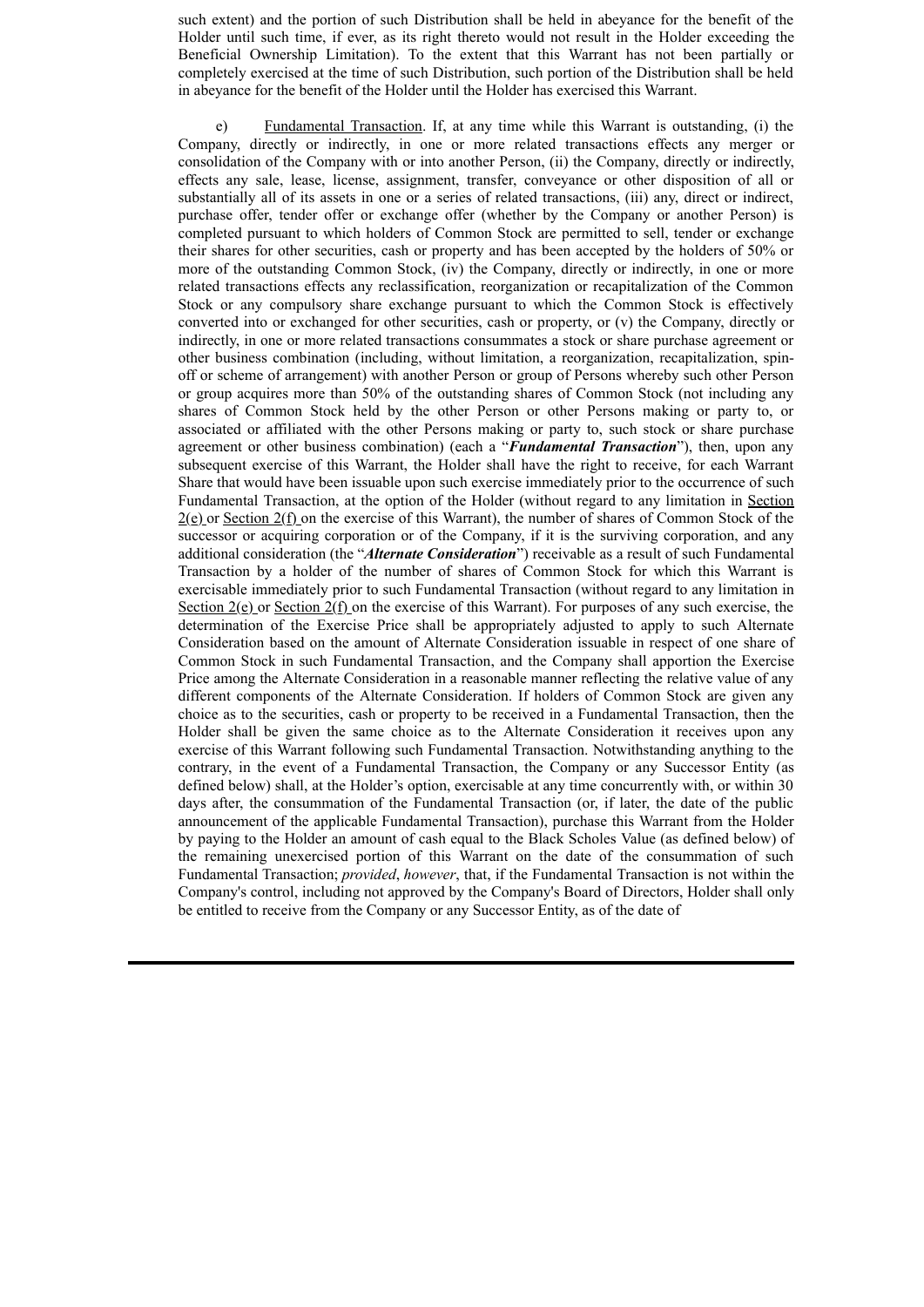consummation of such Fundamental Transaction, the same type or form of consideration (and in the same proportion), at the Black Scholes Value of the unexercised portion of this Warrant, that is being offered and paid to the holders of Common Stock of the Company in connection with the Fundamental Transaction, whether that consideration be in the form of cash, stock or any combination thereof, or whether the holders of Common Stock are given the choice to receive from among alternative forms of consideration in connection with the Fundamental Transaction. "Black Scholes Value" means the value of this Warrant based on the Black-Scholes Option Pricing Model obtained from the "OV" function on Bloomberg, L.P. ("*Bloomberg*") determined as of the day of consummation of the applicable Fundamental Transaction for pricing purposes and reflecting (A) a risk-free interest rate corresponding to the U.S. Treasury rate for a period equal to the time between the date of the public announcement of the applicable Fundamental Transaction and the Termination Date, (B) an expected volatility equal to the Remaining Day volatility, wherein "Remaining Day" shall be equal to the number of days remaining on the term of this Warrant on the date of the public announcement of the applicable Fundamental Transaction, obtained from the HVT function on Bloomberg as of the Trading Day immediately following the public announcement of the applicable Fundamental Transaction, (C) the underlying price per share used in such calculation shall be the greater of (i) the sum of the price per share being offered in cash, if any, plus the value of any noncash consideration, if any, being offered in such Fundamental Transaction and (ii) the greater of  $(x)$ the last VWAP immediately prior to the public announcement of such Fundamental Transaction and (y) the last VWAP immediately prior to the consummation of such Fundamental Transaction and (D) a remaining option time equal to the time between the date of the public announcement of the applicable Fundamental Transaction and the Termination Date. The payment of the Black Scholes Value will be made by wire transfer of immediately available funds within five Business Days of the Holder's election (or, if later, on the effective date of the Fundamental Transaction). The Company shall cause any successor entity in a Fundamental Transaction in which the Company is not the survivor (the "*Successor Entity*") to assume in writing all of the obligations of the Company under this Warrant and the Transaction Documents in accordance with the provisions of this Section  $3(\epsilon)$  pursuant to written agreements in form and substance reasonably satisfactory to the Holder and approved by the Holder (without unreasonable delay) prior to such Fundamental Transaction and shall, at the option of the Holder, deliver to the Holder in exchange for this Warrant a security of the Successor Entity evidenced by a written instrument substantially similar in form and substance to this Warrant which is exercisable for a corresponding number of shares of capital stock of such Successor Entity (or its parent entity) equivalent to the shares of Common Stock acquirable and receivable upon exercise of this Warrant (without regard to any limitations on the exercise of this Warrant) prior to such Fundamental Transaction, and with an exercise price which applies the exercise price hereunder to such shares of capital stock (but taking into account the relative value of the shares of Common Stock pursuant to such Fundamental Transaction and the value of such shares of capital stock, such number of shares of capital stock and such exercise price being for the purpose of protecting the economic value of this Warrant immediately prior to the consummation of such Fundamental Transaction), and which is reasonably satisfactory in form and substance to the Holder. Upon the occurrence of any such Fundamental Transaction, the Successor Entity shall succeed to, and be substituted for (so that from and after the date of such Fundamental Transaction, the provisions of this Warrant and the Transaction Documents referring to the "Company" shall refer instead to the Successor Entity), and may exercise every right and power of the Company and shall assume all of the obligations of the Company under this Warrant and the Transaction Documents with the same effect as if such Successor Entity had been named as the Company herein.

f) Calculations. All calculations under this Section 3 shall be made to the nearest cent or the nearest 1/100th of a share, as the case may be. For purposes of this Section 3, the number of shares of Common Stock deemed to be issued and outstanding as of a given date shall be the sum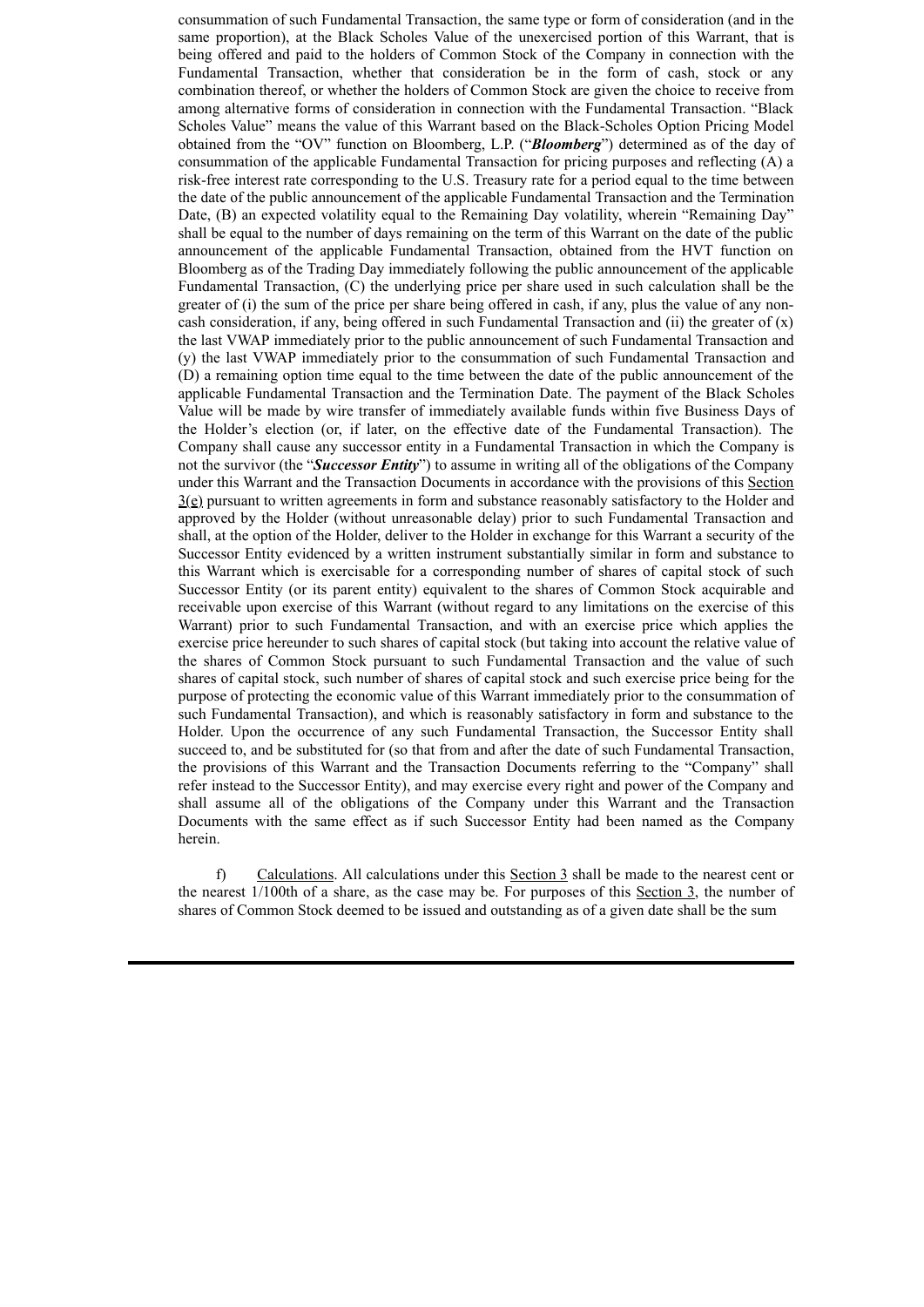of the number of shares of Common Stock (excluding treasury shares, if any) issued and outstanding.

g) Notice to Holder.

i. Adjustment to Exercise Price. Whenever the Exercise Price is adjusted pursuant to any provision of this Section 3, the Company shall promptly deliver to the Holder by facsimile or email a notice setting forth the Exercise Price after such adjustment and any resulting adjustment to the number of Warrant Shares and setting forth a brief statement of the facts requiring such adjustment.

ii. Notice to Allow Exercise by Holder. If (A) the Company shall declare a dividend (or any other distribution in whatever form) on the Common Stock, (B) the Company shall declare a special nonrecurring cash dividend on or a redemption of the Common Stock, (C) the Company shall authorize the granting to all holders of the Common Stock rights or warrants to subscribe for or purchase any shares of capital stock of any class or of any rights, (D) the approval of any stockholders of the Company shall be required in connection with any reclassification of the Common Stock, any consolidation or merger to which the Company is a party, any sale or transfer of all or substantially all of the assets of the Company, or any compulsory share exchange whereby the Common Stock is converted into other securities, cash or property, or (E) the Company shall authorize the voluntary or involuntary dissolution, liquidation or winding up of the affairs of the Company, then, in each case, the Company shall cause to be delivered by facsimile or email to the Holder at its last facsimile number or email address as it shall appear upon the Warrant Register of the Company, at least 20 calendar days prior to the applicable record or effective date hereinafter specified, a notice stating (x) the date on which a record is to be taken for the purpose of such dividend, distribution, redemption, rights or warrants, or if a record is not to be taken, the date as of which the holders of the Common Stock of record to be entitled to such dividend, distributions, redemption, rights or warrants are to be determined or (y) the date on which such reclassification, consolidation, merger, sale, transfer or share exchange is expected to become effective or close, and the date as of which it is expected that holders of the Common Stock of record shall be entitled to exchange their shares of the Common Stock for securities, cash or other property deliverable upon such reclassification, consolidation, merger, sale, transfer or share exchange; *provided* that the failure to deliver such notice or any defect therein or in the delivery thereof shall not affect the validity of the corporate action required to be specified in such notice. To the extent that any notice provided in this Warrant constitutes, or contains, material, non-public information regarding the Company or any of the Subsidiaries, the Company shall simultaneously file such notice with the Commission pursuant to a Current Report on Form 8-K. The Holder shall remain entitled to exercise this Warrant during the period commencing on the date of such notice to the effective date of the event triggering such notice except as may otherwise be expressly set forth herein.

#### Section 4. Transfer of Warrant.

a) Transferability. Subject to compliance with any applicable securities laws and the conditions set forth in Section  $4(d)$  hereof, this Warrant and all rights hereunder (including, without limitation, any registration rights) are transferable, in whole or in part, upon surrender of this Warrant at the principal office of the Company or its designated agent, together with a written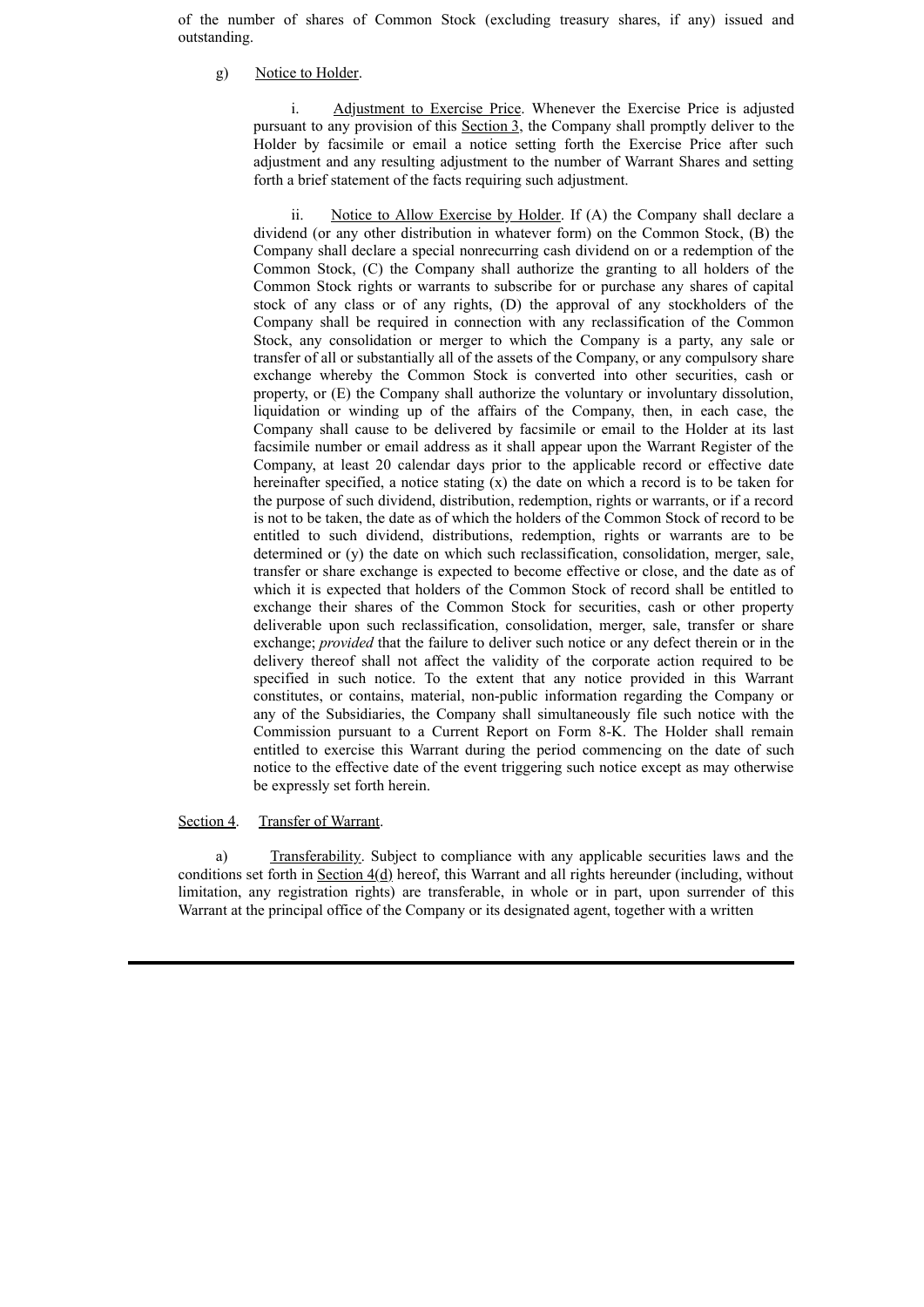assignment of this Warrant substantially in the form attached hereto duly executed by the Holder or its agent or attorney and funds sufficient to pay any transfer taxes payable upon the making of such transfer. Upon such surrender and, if required, such payment, the Company shall execute and deliver a new Warrant or Warrants in the name of the assignee or assignees, as applicable, and in the denomination or denominations specified in such instrument of assignment, and shall issue to the assignor a new Warrant evidencing the portion of this Warrant not so assigned, and this Warrant shall promptly be cancelled. Notwithstanding anything herein to the contrary, the Holder shall not be required to physically surrender this Warrant to the Company unless the Holder has assigned this Warrant in full, in which case, the Holder shall surrender this Warrant to the Company within three (3) Trading Days of the date on which the Holder delivers an assignment form to the Company assigning this Warrant in full. The Warrant, if properly assigned in accordance herewith, may be exercised by a new holder for the purchase of Warrant Shares without having a new Warrant issued.

b) New Warrants. This Warrant may be divided or combined with other Warrants upon presentation hereof at the aforesaid office of the Company, together with a written notice specifying the names and denominations in which new Warrants are to be issued, signed by the Holder or its agent or attorney. Subject to compliance with Section  $4(a)$ , as to any transfer that may be involved in such division or combination, the Company shall execute and deliver a new Warrant or Warrants in exchange for the Warrant or Warrants to be divided or combined in accordance with such notice. All Warrants issued on transfers or exchanges shall be dated the Initial Exercise Date and shall be identical with this Warrant except as to the number of Warrant Shares issuable pursuant thereto.

Warrant Register. The Company shall register this Warrant, upon records to be maintained by the Company for that purpose (the "*Warrant Register*"), in the name of the record Holder hereof from time to time. The Company may deem and treat the registered Holder of this Warrant as the absolute owner hereof for the purpose of any exercise hereof or any distribution to the Holder, and for all other purposes, absent actual notice to the contrary.

d) Due Authorization. The Company is duly authorized to execute and deliver this Warrant and to perform its obligations under this Warrant. The execution, delivery and performance by the Company of this Warrant do not and will not (i) require any consent or approval of any governmental agency or authority, or (ii) conflict with (1) any provision of applicable law, (2) the charter, by-laws or other organizational documents of the Company or (3) any agreement, indenture, instrument or other document, or any judgment, order or decree, which is binding upon the Company or any of its properties.

e) Representation by the Holder. The Holder, by the acceptance hereof, represents and warrants that it is acquiring this Warrant and, upon any exercise hereof, will acquire the Warrant Shares issuable upon such exercise, for its own account and not with a view to or for distributing or reselling such Warrant Shares or any part thereof in violation of the Securities Act or any applicable state securities law, except pursuant to sales registered or exempted under the Securities Act.

### Section 5. Miscellaneous.

a) No Rights as Stockholder Until Exercise. This Warrant does not entitle the Holder to any voting rights, dividends or other rights as a stockholder of the Company prior to the exercise hereof as set forth in Section  $2(\underline{d})(i)$ , except as expressly set forth in Section 3.

b) Loss, Theft, Destruction or Mutilation of Warrant. The Company covenants that upon receipt by the Company of evidence reasonably satisfactory to it of the loss, theft, destruction or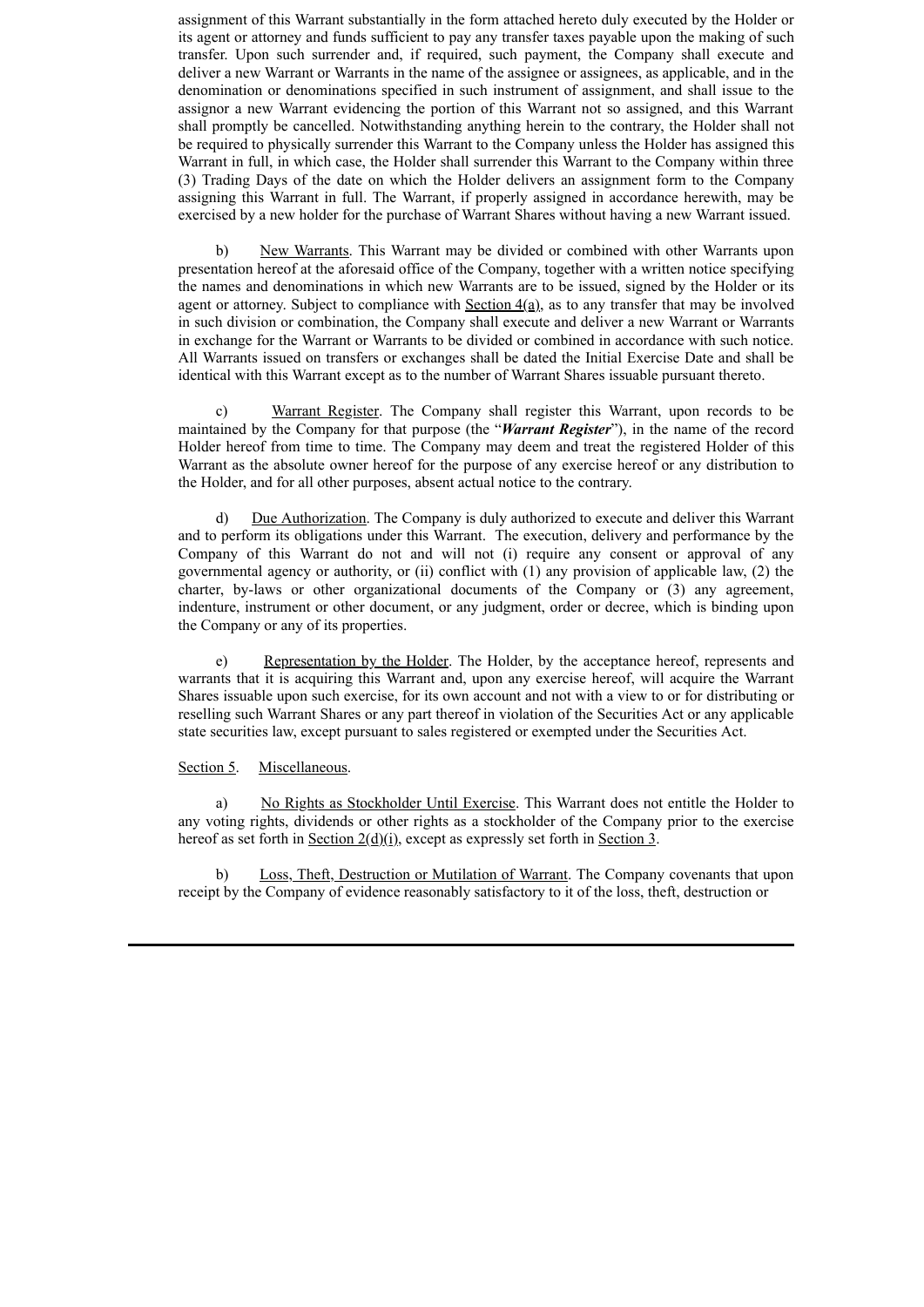mutilation of this Warrant or any stock certificate relating to the Warrant Shares, and in case of loss, theft or destruction, of indemnity or security reasonably satisfactory to it (which, in the case of the Warrant, shall not include the posting of any bond), and upon surrender and cancellation of such Warrant or stock certificate, if mutilated, the Company will make and deliver a new Warrant or stock certificate of like tenor and dated as of such cancellation, in lieu of such Warrant or stock certificate.

c) Saturdays, Sundays, Holidays, etc. If the last or appointed day for the taking of any action or the expiration of any right required or granted herein shall not be a Business Day, then, such action may be taken or such right may be exercised on the next succeeding Business Day.

# d) Authorized Shares.

The Company covenants that, during the period the Warrant is outstanding, it will reserve from its authorized and unissued Common Stock a sufficient number of shares to provide for the issuance of the Warrant Shares upon the exercise of any purchase rights under this Warrant. The Company further covenants that its issuance of this Warrant shall constitute full authority to its officers who are charged with the duty of issuing the necessary Warrant Shares upon the exercise of the purchase rights under this Warrant. The Company will take all such reasonable action as may be necessary to assure that such Warrant Shares may be issued as provided herein without violation of any applicable law or regulation, or of any requirements of the Trading Market upon which the Common Stock may be listed. The Company covenants that all Warrant Shares that may be issued upon the exercise of the purchase rights represented by this Warrant will, upon exercise of the purchase rights represented by this Warrant and payment for such Warrant Shares in accordance herewith, be duly authorized, validly issued, fully paid and nonassessable and free from all taxes, liens and charges created by the Company in respect of the issue thereof (other than taxes in respect of any transfer occurring contemporaneously with such issue).

Except and to the extent as waived or consented to by the Holder, the Company shall not by any action, including, without limitation, amending its certificate of incorporation or through any reorganization, transfer of assets, consolidation, merger, dissolution, issue or sale of securities or any other voluntary action, avoid or seek to avoid the observance or performance of any of the terms of this Warrant, but will at all times in good faith assist in the carrying out of all such terms and in the taking of all such actions as may be necessary or appropriate to protect the rights of Holder as set forth in this Warrant against impairment. Without limiting the generality of the foregoing, the Company will (i) not increase the par value of any Warrant Shares above the amount payable therefor upon such exercise immediately prior to such increase in par value, (ii) take all such action as may be necessary or appropriate in order that the Company may validly and legally issue fully paid and nonassessable Warrant Shares upon the exercise of this Warrant and (iii) use commercially reasonable efforts to obtain all such authorizations, exemptions or consents from any public regulatory body having jurisdiction thereof, as may be, necessary to enable the Company to perform its obligations under this Warrant.

Before taking any action which would result in an adjustment in the number of Warrant Shares for which this Warrant is exercisable or in the Exercise Price, the Company shall obtain all such authorizations or exemptions thereof, or consents thereto, as may be necessary from any public regulatory body or bodies having jurisdiction thereof.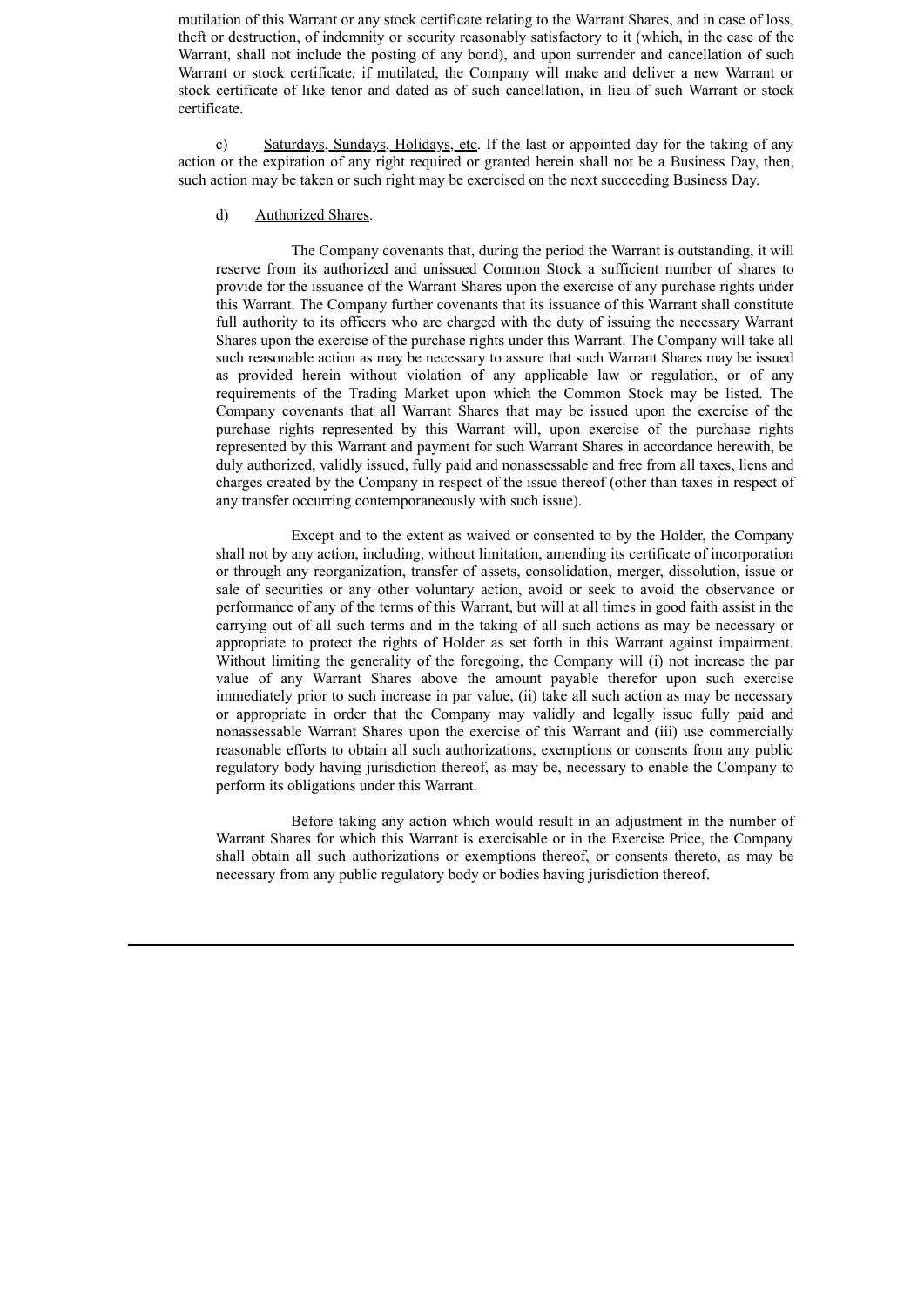e) Governing Law. All questions concerning the construction, validity, enforcement and interpretation of the Transaction Documents shall be governed by and construed and enforced in accordance with the internal laws of the State of New York, without regard to the principles of conflicts of law thereof. Each party agrees that all legal Proceedings concerning the interpretations, enforcement and defense of the transactions contemplated by this Agreement and any other Transaction Documents (whether brought against a party hereto or its respective affiliates, directors, officers, shareholders, partners, members, employees or agents) shall be commenced exclusively in the state and federal courts sitting in the City of New York. Each party hereby irrevocably submits to the exclusive jurisdiction of the state and federal courts sitting in the City of New York, Borough of Manhattan for the adjudication of any dispute hereunder or in connection herewith or with any transaction contemplated hereby or discussed herein (including with respect to the enforcement of any of the Transaction Documents), and hereby irrevocably waives, and agrees not to assert in any Action or Proceeding, any claim that it is not personally subject to the jurisdiction of any such court, that such Action or Proceeding is improper or is an inconvenient venue for such Proceeding. Each party hereby irrevocably waives personal service of process and consents to process being served in any such Action or Proceeding by mailing a copy thereof via registered or certified mail or overnight delivery (with evidence of delivery) to such party at the address in effect for notices to it under this Agreement and agrees that such service shall constitute good and sufficient service of process and notice thereof. Nothing contained herein shall be deemed to limit in any way any right to serve process in any other manner permitted by law.

f) Restrictions. The Holder acknowledges that the Warrant Shares acquired upon the exercise of this Warrant, if not registered and the Holder does not utilize cashless exercise, will have restrictions upon resale imposed by state and federal securities laws.

g) Nonwaiver and Expenses. No course of dealing or any delay or failure to exercise any right hereunder on the part of Holder shall operate as a waiver of such right or otherwise prejudice the Holder's rights, powers or remedies. Without limiting any other provision of this Warrant, if the Company willfully and knowingly fails to comply with any provision of this Warrant, which results in any material damages to the Holder, the Company shall pay to the Holder such amounts as shall be sufficient to cover any costs and expenses including, but not limited to, reasonable attorneys' fees, including those of appellate proceedings, incurred by the Holder in collecting any amounts due pursuant hereto or in otherwise enforcing any of its rights, powers or remedies hereunder.

h) Notices. Any and all notices or other communications or deliveries required or permitted to be provided hereunder shall be in writing and shall be deemed given and effective on the earliest of: (a) the date of transmission, if such notice or communication is delivered via facsimile at the facsimile number or email attachment at the email address as set forth on the signature pages attached hereto at or prior to 5:30 p.m. (New York City time) on a Trading Day, (b) the next Trading Day after the date of transmission, if such notice or communication is delivered via facsimile at the facsimile number or email attachment at the email address as set forth on the signature pages attached hereto on a day that is not a Trading Day or later than 5:30 p.m. (New York City time) on any Trading Day, (c) the second (2) Trading Day following the date of mailing, if sent by U.S. nationally recognized overnight courier service or (d) upon actual receipt by the party to whom such notice is required to be given. The address for such notices and communications shall be as set forth on the signature pages attached hereto. To the extent that any notice constitutes, or contains material, non-public information regarding the Company or any of the Subsidiaries, the Company shall simultaneously file such notice with the Commission pursuant to a Current Report on Form 8- K.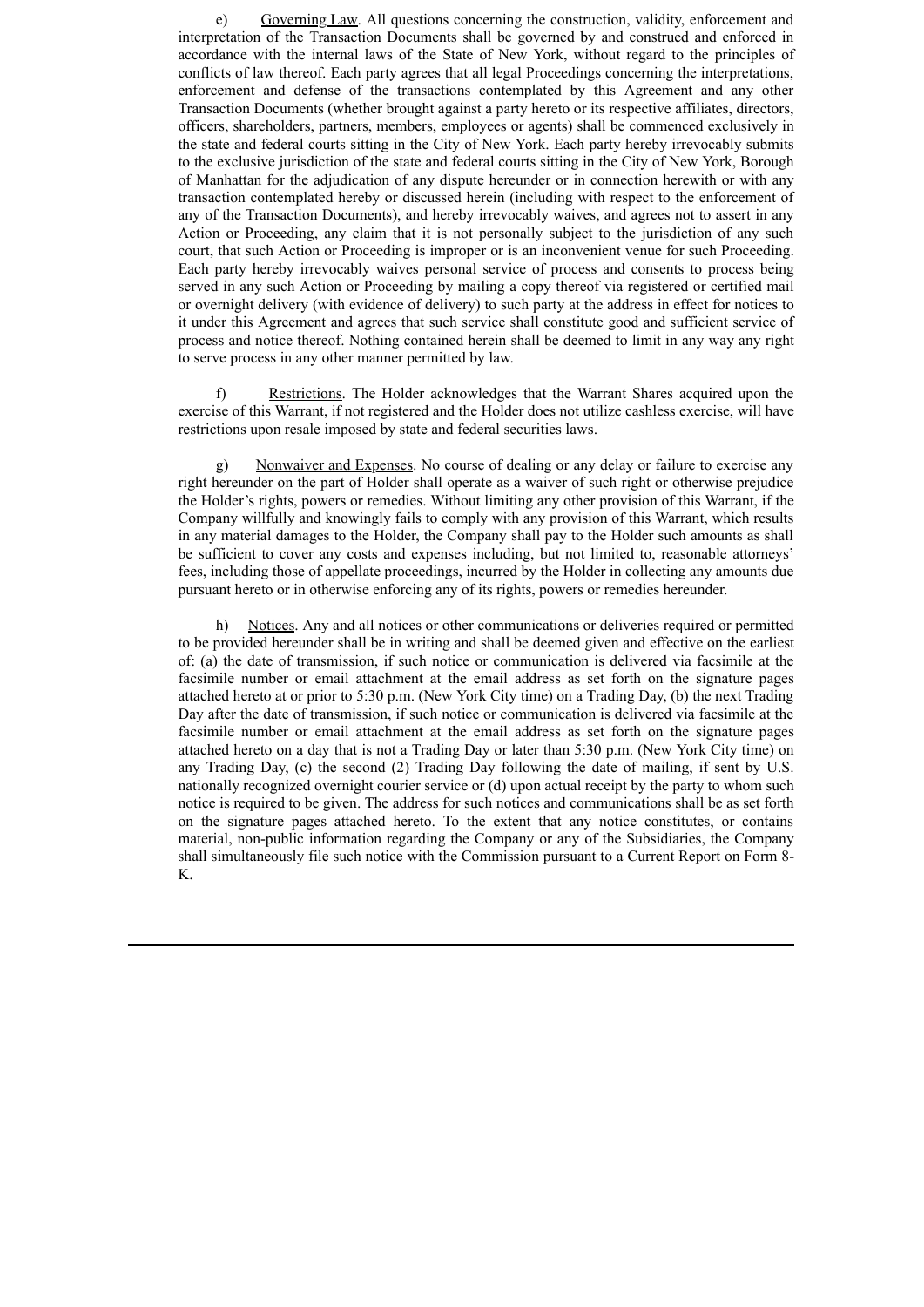i) Limitation of Liability. No provision hereof, in the absence of any affirmative action by the Holder to exercise this Warrant to purchase Warrant Shares, and no enumeration herein of the rights or privileges of the Holder, shall give rise to any liability of the Holder for the purchase price of any Common Stock or as a stockholder of the Company, whether such liability is asserted by the Company or by creditors of the Company.

j) Remedies. The Holder, in addition to being entitled to exercise all rights granted by law, including recovery of damages, will be entitled to specific performance of its rights under this Warrant. The Company agrees that monetary damages would not be adequate compensation for any loss incurred by reason of a breach by it of the provisions of this Warrant and hereby agrees to waive and not to assert the defense in any action for specific performance that a remedy at law would be adequate.

k) Successors and Assigns. Subject to applicable securities laws, this Warrant and the rights and obligations evidenced hereby shall inure to the benefit of and be binding upon the successors and permitted assigns of the Company and the successors and permitted assigns of Holder. The provisions of this Warrant are intended to be for the benefit of any Holder from time to time of this Warrant and shall be enforceable by the Holder or holder of Warrant Shares.

l) Amendment. This Warrant may be modified or amended or the provisions hereof waived with the written consent of the Company and the Holder.

m) Severability. Wherever possible, each provision of this Warrant shall be interpreted in such manner as to be effective and valid under applicable law, but if any provision of this Warrant shall be prohibited by or invalid under applicable law, such provision shall be ineffective to the extent of such prohibition or invalidity, without invalidating the remainder of such provisions or the remaining provisions of this Warrant.

n) Headings. The headings used in this Warrant are for the convenience of reference only and shall not, for any purpose, be deemed a part of this Warrant.

\*\*\*\*\*\*\*\*\*\*\*\*\*\*\*\*\*\*\*\*

*(Signature Page Follows)*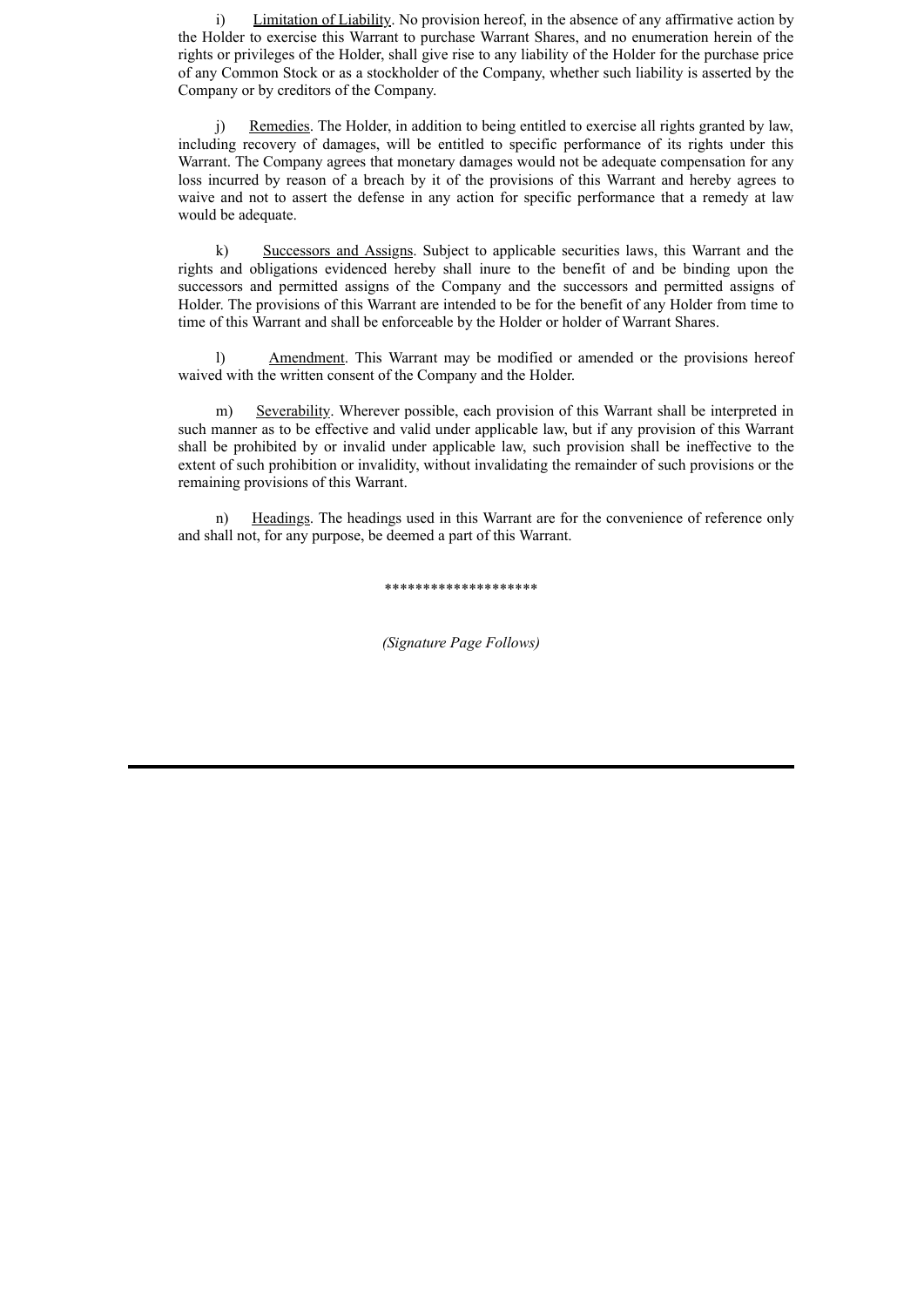IN WITNESS WHEREOF, the Company has caused this Warrant to be executed by its officer thereunto duly authorized as of the date first above indicated.

# **RESHAPE LIFESCIENCES INC.**

By:

Name: Barton P. Bandy Title: Chief Executive Officer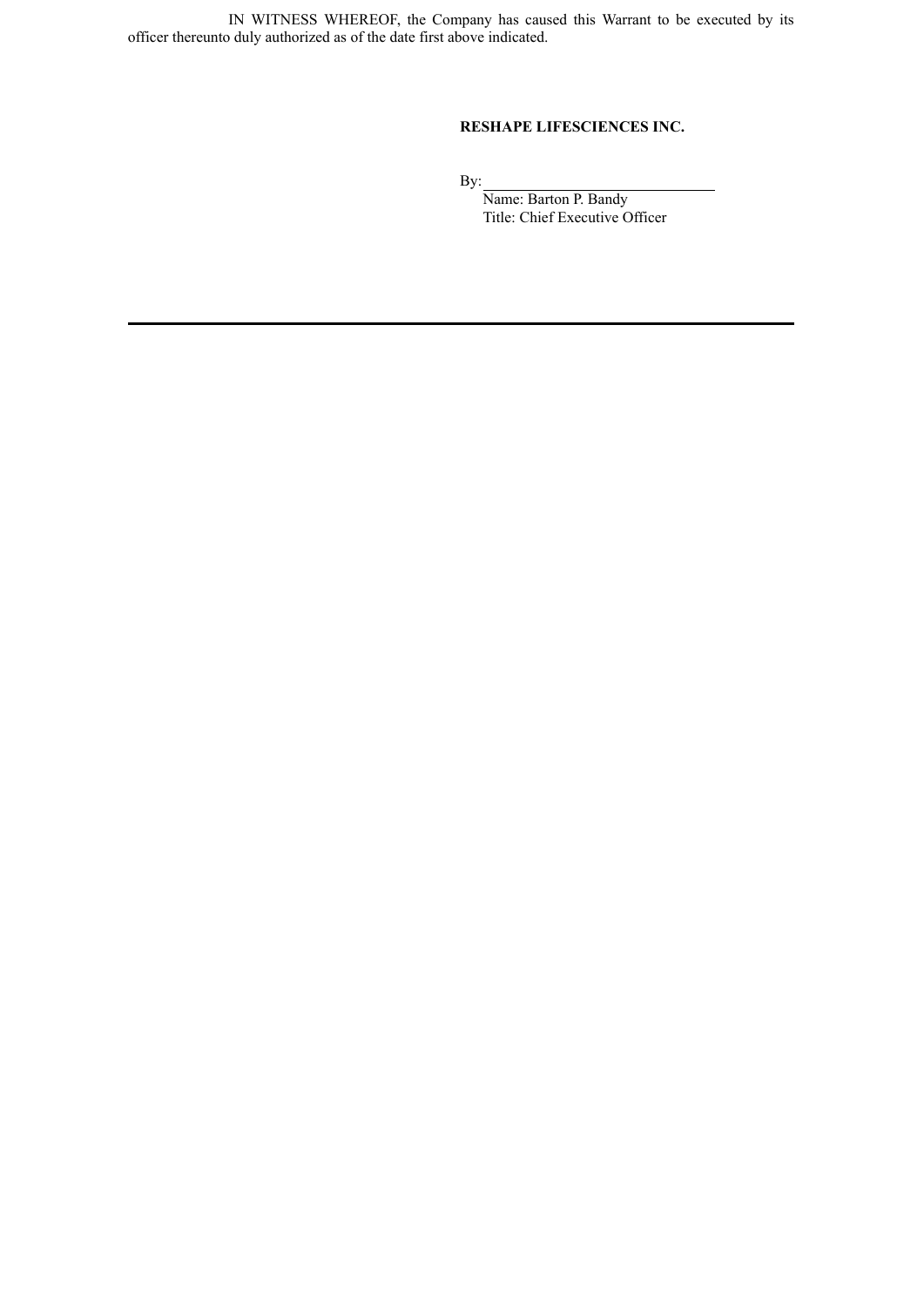# TO: **RESHAPE LIFESCIENCES INC.**

(1) The undersigned hereby elects to purchase \_\_\_\_\_\_\_\_ Warrant Shares of the Company pursuant to the terms of the attached Warrant (only if exercised in full), and tenders herewith payment of the exercise price in full, together with all applicable transfer taxes, if any.

(2) Payment shall take the form of (check applicable box):

[] in lawful money of the United States; or

[ ] if permitted, the cancellation of such number of Warrant Shares as is necessary, in accordance with the formula set forth in subsection  $2(c)$ , to exercise this Warrant with respect to the maximum number of Warrant Shares purchasable pursuant to the cashless exercise procedure set forth in subsection  $2(\underline{c})$ .

(3) Please issue said Warrant Shares in the name of the undersigned or in such other name as is specified below:

The Warrant Shares shall be delivered to the following DWAC Account Number:

\_\_\_\_\_\_\_\_\_\_\_\_\_\_\_\_\_\_\_\_\_\_\_\_\_\_\_\_\_\_\_

 $\mathcal{L}_\text{max}$ 

\_\_\_\_\_\_\_\_\_\_\_\_\_\_\_\_\_\_\_\_\_\_\_\_\_\_\_\_\_\_\_

(4) Accredited Investor. The undersigned is an "accredited investor" as defined in Regulation D promulgated under the Securities Act of 1933, as amended.

| [SIGNATURE OF HOLDER] |
|-----------------------|
|-----------------------|

| Name of Investing<br>Entity:                              |  |  |  |
|-----------------------------------------------------------|--|--|--|
| Signature of Authorized<br>Signatory of Investing Entity: |  |  |  |
| Name of Authorized<br>Signatory:                          |  |  |  |
| Title of Authorized<br>Signatory:                         |  |  |  |
| Date:                                                     |  |  |  |
|                                                           |  |  |  |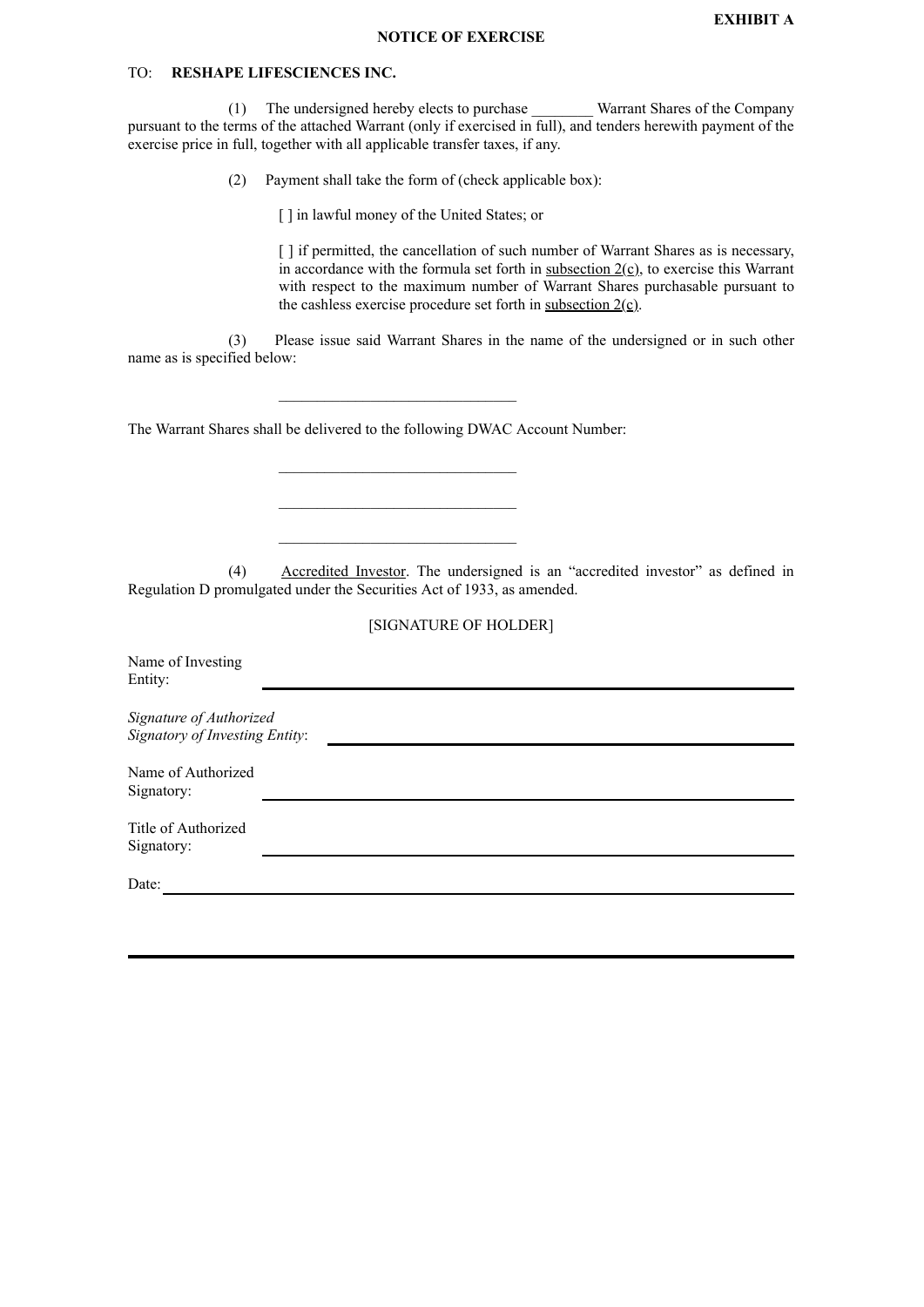# **ASSIGNMENT FORM**

*(To assign the foregoing Warrant, execute this form and supply required information. Do not use this form to purchase shares.)*

FOR VALUE RECEIVED, the foregoing Warrant and all rights evidenced thereby are hereby assigned to

| Name:          | (Please Print) |
|----------------|----------------|
| Address:       | (Please Print) |
| Phone Number:  |                |
| Email Address: |                |
|                |                |
|                |                |
|                |                |
|                |                |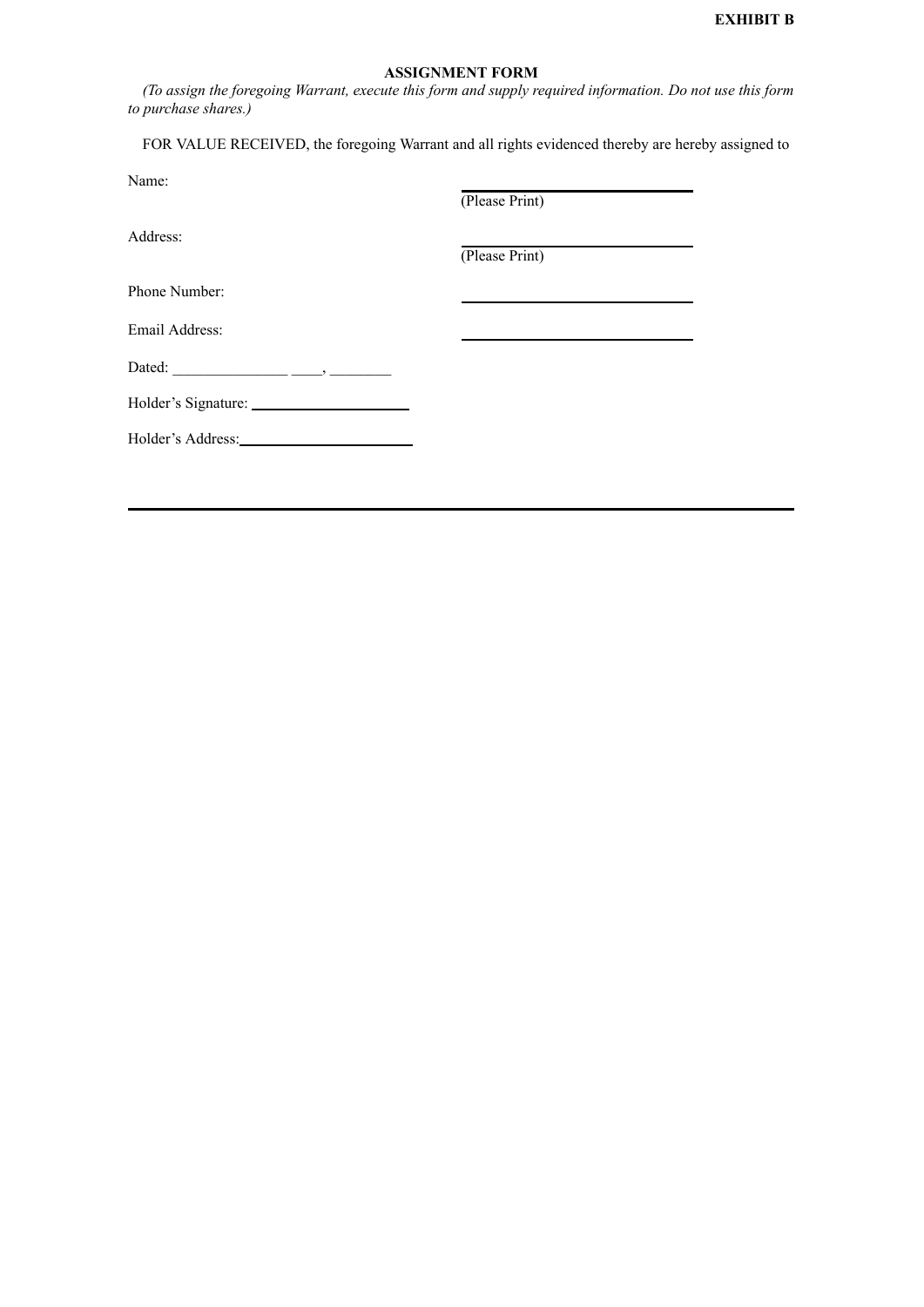#### **RESHAPE LIFESCIENCES INC.**

#### <span id="page-20-0"></span>Holder of Common Stock Purchase Warrant

### Re: Inducement Offer to Exercise Common Stock Purchase Warrants

Dear Holder:

ReShape Lifesciences Inc., a Delaware corporation (the "Company"), is pleased to offer to you the opportunity to exercise a portion of the Common Stock Purchase Warrants issued to you on June 28, 2021 (with a current exercise price of \$6.00 per share) (collectively, the "Existing Warrants"), currently held by you (the "Holder"). The offer and resale of the Existing Warrants and the shares of common stock, par value \$0.001 per share ("Common Stock"), underlying the Existing Warrants ("Warrant Shares") have been registered pursuant to registration statement Form S-3 (File No. 333-259303) (the "Registration Statement"). The Registration Statement is currently effective and, upon exercise of the Existing Warrants pursuant to this letter agreement, will be effective for the issuance or sale, as the case may be, of the Warrant Shares. Capitalized terms not otherwise defined herein shall have the meanings set forth in the Existing Warrant.

In consideration for exercising 3,738,642 of the Existing Warrants held by you (the "Warrant Exercise"), at an exercise price equal to \$0.6665 per Warrant Share, the Company hereby offers to (a) issue you or your designee a new unregistered Common Stock Purchase Warrants ("New Warrants") pursuant to Section 4(a)(2) of the Securities Act of 1933, as amended ("Securities Act"), to purchase up to a number of shares of Common Stock equal to 100% of the number of Warrant Shares issued pursuant to the Warrant Exercise hereunder, which New Warrant shall be substantially in the form of the Existing Warrants (except that the New Warrants will include the Beneficial Ownership Limitation), will be exercisable immediately with an expiration date on December 16, 2029, and an exercise price equal to \$0.6665 and (b) reduce the exercise price of the remaining 1,609,464 shares subject to the Existing Warrants to an exercise price per share equal to the exercise price of the New Warrants.

The original New Warrant certificates will be delivered within two Business Days following the date hereof. Notwithstanding anything herein to the contrary, in the event the exercise of Existing Warrants would otherwise cause the Holder to exceed a beneficial ownership limitation equal to 4.99% of the number of shares of Common Stock outstanding immediately after giving effect to the issuance of shares of Common Stock issuable upon such exercise ("Beneficial Ownership Limitation"), the Company shall only issue such number of Warrant Shares to the Holder that would not cause the Holder to exceed the maximum number of Warrant Shares permitted thereunder with the balance to be held in abeyance until notice from the Holder that the balance (or portion thereof) may be issued in compliance with such limitations, which abeyance shall be evidenced through this agreement and the Existing Warrants which shall be deemed prepaid thereafter, and exercised pursuant to a Notice of Exercise in the Existing Warrant (provided no additional exercise price shall be payable).

Expressly subject to the paragraph immediately following this paragraph below, Holder may accept this offer by signing this letter below, with such acceptance constituting Holder's exercise in full of the Existing Warrants for an aggregate exercise price set forth on the Holder's signature page hereto (the "Warrants Exercise Price") on or before 4:00 p.m. Eastern on June 17, 2022.

Additionally, the Company agrees to the representations, warranties and covenants set forth on Annex A attached hereto. Holder represents and warrants that it is an "accredited investor" as defined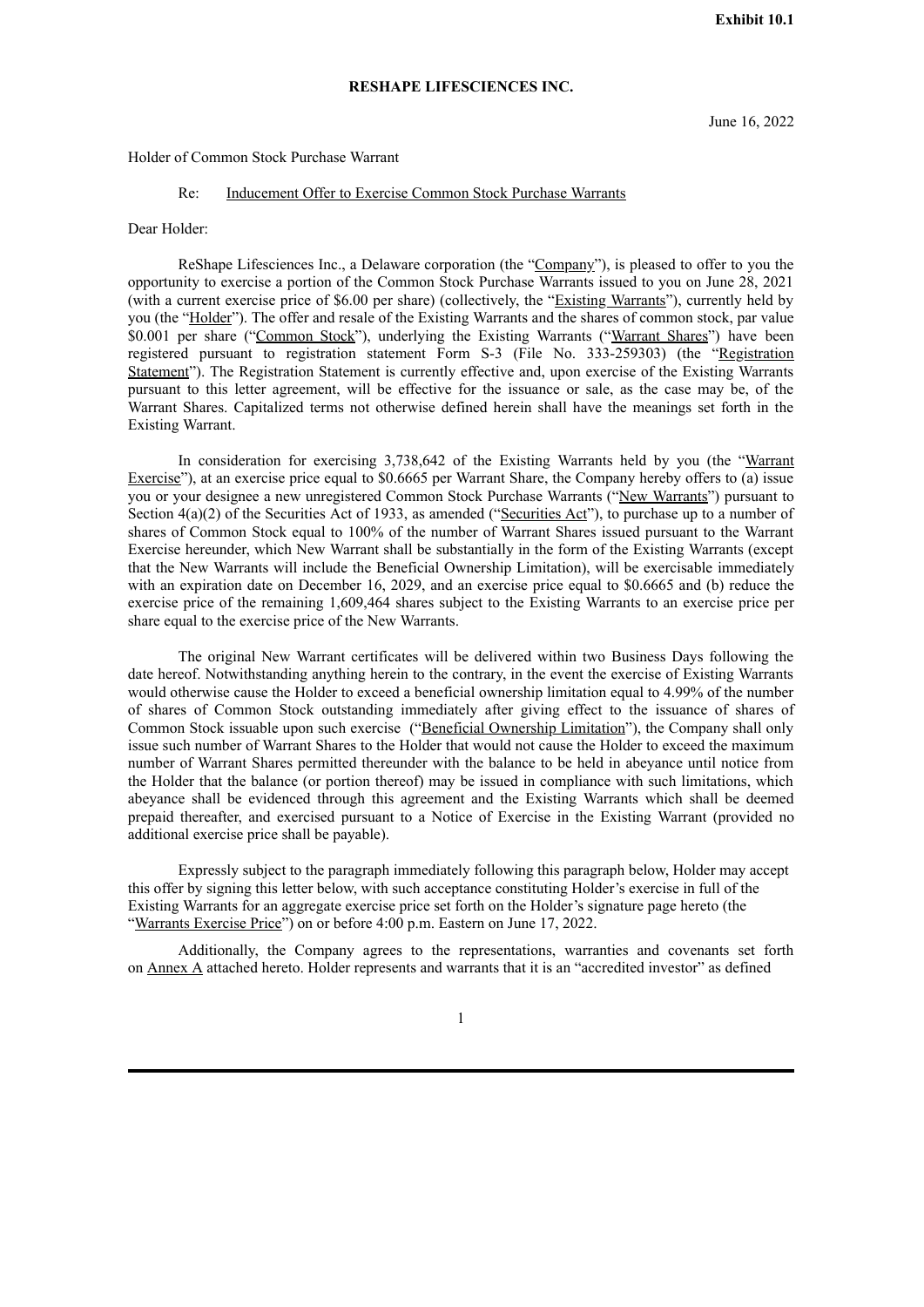in Rule 501 of the Securities Act, and agrees that the New Warrants will contain restrictive legends when issued, and neither the New Warrants nor the Common Stock issuable upon exercise of the New Warrants will initially be registered under the Securities Act.

The Holder understands that the New Warrants and the Common Stock underlying New Warrants are not, and may never be, registered under the Securities Act, or the securities laws of any state and, accordingly, each certificate, if any, representing such securities shall bear a legend substantially similar to the following:

"THIS SECURITY HAS NOT BEEN REGISTERED WITH THE SECURITIES AND EXCHANGE COMMISSION OR THE SECURITIES COMMISSION OF ANY STATE IN RELIANCE UPON AN EXEMPTION FROM REGISTRATION UNDER THE SECURITIES ACT OF 1933, AS AMENDED (THE "SECURITIES ACT"), AND, ACCORDINGLY, MAY NOT BE OFFERED OR SOLD EXCEPT PURSUANT TO AN EFFECTIVE REGISTRATION STATEMENT UNDER THE SECURITIES ACT OR PURSUANT TO AN AVAILABLE EXEMPTION FROM, OR IN A TRANSACTION NOT SUBJECT TO, THE REGISTRATION REQUIREMENTS OF THE SECURITIES ACT AND IN ACCORDANCE WITH APPLICABLE STATE SECURITIES LAWS. THIS SECURITY MAY BE PLEDGED IN CONNECTION WITH A BONA FIDE MARGIN ACCOUNT WITH A REGISTERED BROKER-DEALER OR OTHER LOAN WITH A FINANCIAL INSTITUTION THAT IS AN "ACCREDITED INVESTOR" AS DEFINED IN RULE 501(a) UNDER THE SECURITIES ACT OR OTHER LOAN SECURED BY SUCH SECURITIES."

Certificates evidencing Common Stock underlying the New Warrants shall not contain any legend (including the legend set forth above), (i) while a registration statement covering the resale of such Common Stock is effective under the Securities Act, (ii) following any sale of such Common Stock pursuant to Rule 144 under the Securities Act, (iii) if such Common Stock is eligible for sale under Rule 144, without the requirement for the Company to be in compliance with the current public information required under Rule 144 as to such Common Stock and without volume or manner-of-sale restrictions, (iv) if such Common Stock may be sold under Rule 144 and the Company is then in compliance with the current public information required under Rule 144 as to such Common Stock, or (v) if such legend is not required under applicable requirements of the Securities Act (including judicial interpretations and pronouncements issued by the staff of the Securities and Exchange Commission (the "Commission") and the earliest of clauses (i) through (v), the "Delegend Date")). The Company shall cause its counsel to issue a legal opinion to the transfer agent promptly after the Delegend Date if required by the Company and/or the transfer agent to effect the removal of the legend hereunder, which opinion shall be in form and substance reasonably acceptable to the Holder. If such Common Stock may be sold under Rule 144 without the requirement for the Company to be in compliance with the current public information required under Rule 144 or if such legend is not otherwise required under applicable requirements of the Securities Act (including judicial interpretations and pronouncements issued by the staff of the Commission) then such Common Stock shall be issued free of all legends. The Company agrees that following the Delegend Date or at such time as such legend is no longer required under this Section, it will, no later than two (2) Trading Days following the delivery by the Holder to the Company or the transfer agent of a certificate representing the Common Stock underlying the New Warrants issued with a restrictive legend (such second Trading Day, the "Legend Removal Date"), deliver or cause to be delivered to the Holder a certificate representing such shares that is free from all restrictive and other legends or, at the request of the Holder shall credit the account of the Holder's prime broker with the Depository Trust Company System as directed by the Holder.

In addition to the Holder's other available remedies, the Company shall pay to a Holder, in cash, (i) as partial liquidated damages and not as a penalty, for each \$1,000 of Common Stock or Warrant Shares (based on the VWAP of the Common Stock on the date such Warrant Shares are submitted to the Transfer Agent) delivered for removal of the restrictive legend, \$10 per Trading Day (increasing to \$20 per Trading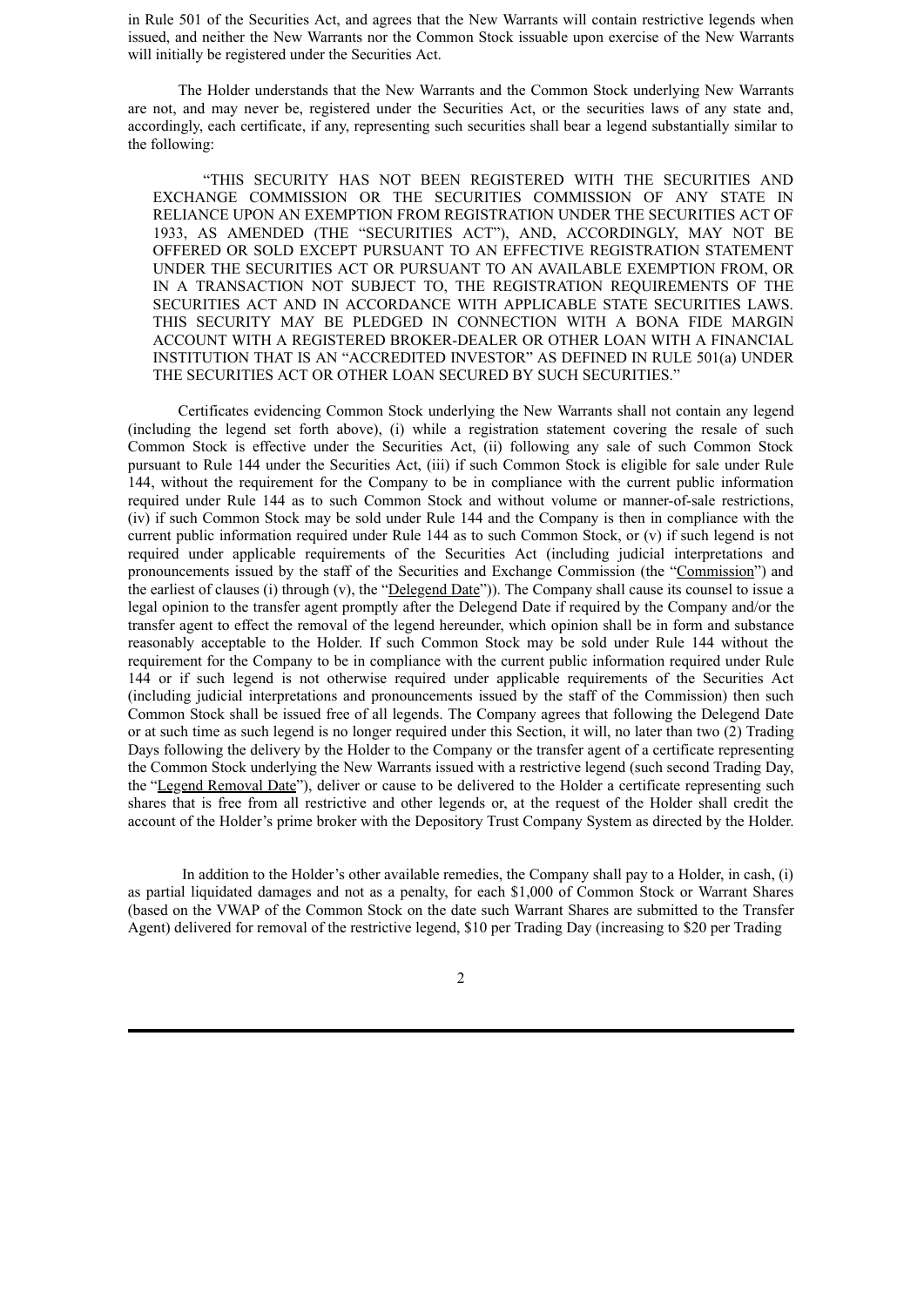Day five (5) Trading Days after such damages have begun to accrue) for each Trading Day after the Legend Removal Date until such certificate is delivered without a legend and (ii) if the Company fails to (a) issue and deliver (or cause to be delivered) to the Holder by the Legend Removal Date a certificate representing the Securities so delivered to the Company by the Holder that is free from all restrictive and other legends and (b) if after the Legend Removal Date the Holder purchases (in an open market transaction or otherwise) Common Stock to deliver in satisfaction of a sale by the Holder of all or any portion of the number of Common Stock, or a sale of a number of Common Stock equal to all or any portion of the number of Common Stock that the Holder anticipated receiving from the Company without any restrictive legend, then, an amount equal to the excess of the Holder's total purchase price (including brokerage commissions and other out-of-pocket expenses, if any) for the Common Stock so purchased (including brokerage commissions and other out-of-pocket expenses, if any) (the "Buy-In Price") over the product of (A) such number of Warrant Shares that the Company was required to deliver to the Holder by the Legend Removal Date multiplied by (B) the lowest closing sale price of the Common Stock on any Trading Day during the period commencing on the date of the delivery by the Holder to the Company of the applicable Warrant Shares (as the case may be) and ending on the date of such delivery and payment under this clause (ii).

At any time during the period commencing from the six (6) month anniversary of the date hereof and ending at such time that all of the New Warrant Shares may be sold without the requirement for the Company to be in compliance with Rule  $144(c)(1)$  and otherwise without restriction or limitation pursuant to Rule 144, if there is no effective registration statement covering the resale of all of the New Warrant Shares and the Company (i) shall fail for any reason to satisfy the current public information requirement under Rule 144(c) or (ii) has ever been an issuer described in Rule 144(i)(1)(i) or becomes an issuer in the future, and the Company shall fail to satisfy any condition set forth in Rule 144(i)(2) (a "Public Information Failure") then, in addition to the undersigned's other available remedies, the Company shall pay to the undersigned, in cash, as partial liquidated damages and not as a penalty, by reason of any such delay in or reduction of its ability to sell the New Warrant Shares, an amount in cash equal to two percent (2.0%) of the aggregate Exercise Price of the undersigned's New Warrant on the day of a Public Information Failure and on every thirtieth (30th) day (pro-rated for periods totaling less than thirty days) thereafter until the earlier of (a) the date such Public Information Failure is cured and (b) such time that such public information is no longer required for the undersigned to transfer the New Warrant Shares pursuant to Rule 144. The payments to which the undersigned shall be entitled pursuant to this Section (g) are referred to herein as "Public Information Failure Payments." Public Information Failure Payments shall be paid on the earlier of (i) the last day of the calendar month during which such Public Information Failure Payments are incurred and (ii) the third (3rd) Business Day after the event or failure giving rise to the Public Information Failure Payments is cured. In the event the Company fails to make Public Information Failure Payments in a timely manner, such Public Information Failure Payments shall bear interest at the rate of 1.5% per month (prorated for partial months) until paid in full. Nothing herein shall limit the undersigned's right to pursue actual damages for the Public Information Failure, and the undersigned shall have the right to pursue all remedies available to it at law or in equity including, without limitation, a decree of specific performance and/or injunctive relief.

From the date hereof until the end of the 60 Trading Day following the date of the filing of the Resale Registration Statement (defined hereinafter), neither the Company nor any subsidiary of the Company shall (i) issue, enter into any agreement to issue or announce the issuance or proposed issuance of any Common Stock or any securities of the Company or any subsidiaries which would entitle the holder thereof to acquire at any time Common Stock, including, without limitation, any debt, preferred stock, right, option, warrant or other instrument that is at any time convertible into or exercisable or exchangeable for, or otherwise entitles the holder thereof to receive, Common Stock, or (ii) file any registration statement, or amendment or supplement thereto, with the Commission other than those filed pursuant to this agreement, Other Warrant Exercise Agreements or substantially similar agreements related to similar inducement offers regarding other warrants outstanding on the date hereof or a universal shelf registration statement on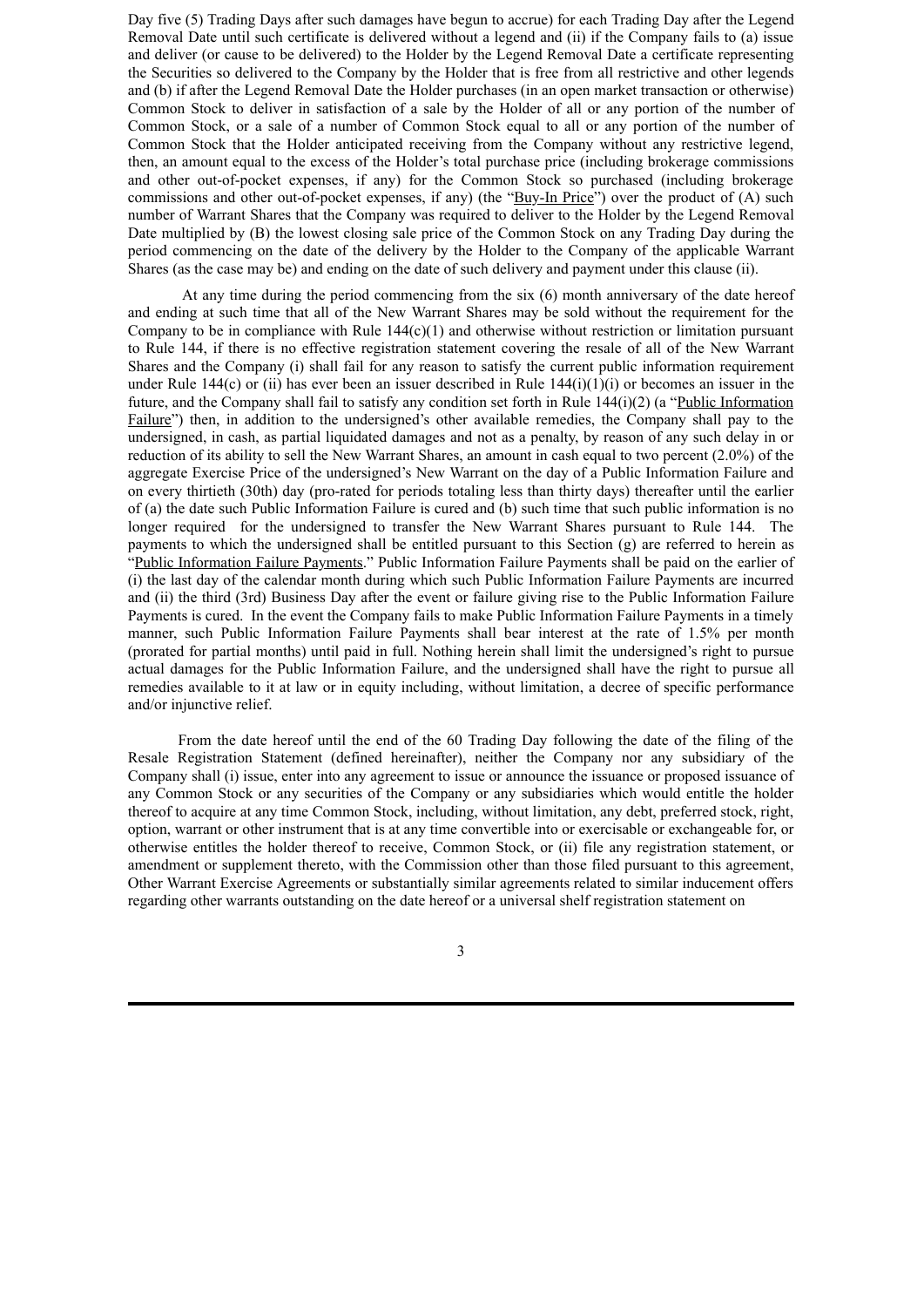Form S-3, so long as the Company does not conduct a takedown off of such shelf registration statement until at least 60 Trading Days after the date of the filing of the Resale Registration Statement. Notwithstanding the foregoing, the foregoing shall not apply in respect of an Exempt Issuance. "Exempt Issuance" means the issuance of (a) Common Stock or options to employees, officers or directors of the Company pursuant to any stock or option plan duly adopted for such purpose, by a majority of the nonemployee members of the Board of Directors or a majority of the members of a committee of non-employee directors established for such purpose for services rendered to the Company, provided, however, such issuance shall not exceed the number of shares of Common Stock authorized for issuance under such plans as of the date hereof, (b) the offer and issuance of New Warrants to Other Holders (defined below) and (c) securities issued pursuant to acquisitions or strategic transactions approved by a majority of the disinterested directors of the Company, provided that such securities are issued as "restricted securities" (as defined in Rule 144) and carry no registration rights that require or permit the filing of any registration statement in connection therewith, and provided that any such issuance shall only be to a party (or to the equityholders of a party) which is, itself or through its subsidiaries, an operating company or an owner of an asset in a business synergistic with the business of the Company and shall provide to the Company additional benefits in addition to the investment of funds, but shall not include a transaction in which the Company is issuing securities primarily for the purpose of raising capital or to an entity whose primary business is investing in securities.

If this offer is accepted and the transaction documents are executed on or before 4:00 p.m. ET on June 17, 2022, then on or before 9:30 a.m. ET on the next Trading Day, the Company shall issue a press release or file a Form 8-K with the Commission disclosing all material terms of the transactions contemplated hereunder. From and after the issuance of such press release or the filing of such Form 8-K, the Company represents to you that it shall have publicly disclosed all material, non-public information delivered to you by the Company, or any of their respective officers, directors, employees or agents in connection with the transactions contemplated hereunder. In addition, effective upon the issuance of such press release or the filing of such Form 8-K, the Company acknowledges and agrees that any and all confidentiality or similar obligations under any agreement, whether written or oral, between the Company, any of its subsidiaries or any of their respective officers, directors, agents, employees or Affiliates on the one hand, and you and your Affiliates on the other hand, shall terminate. The Company represents, warrants and covenants that, upon acceptance of this offer, the shares underlying the Existing Warrants shall be issued free of any legends or restrictions on resale by Holder and all of the Warrant Shares shall be delivered electronically through the Depository Trust Company within 2 business days of the date the Company receives the Warrants Exercise Price (or, with respect to Warrant Shares that would otherwise be in excess of the Beneficial Ownership Limitation, within 2 business days of the date the Company is notified by Holder that its ownership is less than the Beneficial Ownership Limitation). The terms of the Existing Warrants, including but not limited to the obligations to deliver the Warrant Shares, shall otherwise remain in effect as if the acceptance of this offer were a formal Notice of Exercise (including but not limited to any liquidated damages and compensation in the event of late delivery of the Warrant Shares).

As soon as practicable (and in any event within 30 calendar days of the date of this letter agreement), the Company shall file a resale registration statement (the "Resale Registration Statement") on Form S-3 providing for the resale by the Purchasers of the New Warrant Shares issued and issuable upon exercise of the New Warrants. The Company shall use commercially reasonable efforts to keep such Resale Registration Statement effective at all times until no Purchaser owns any New Warrants or New Warrant Shares issuable upon exercise thereof.

The Company acknowledges and agrees that the obligations of the Holders under this letter agreement are several and not joint with the obligations of any other holder or any other holders of Warrants to Purchase Common Stock of the Company (each, an "Other Holder") under any other agreement related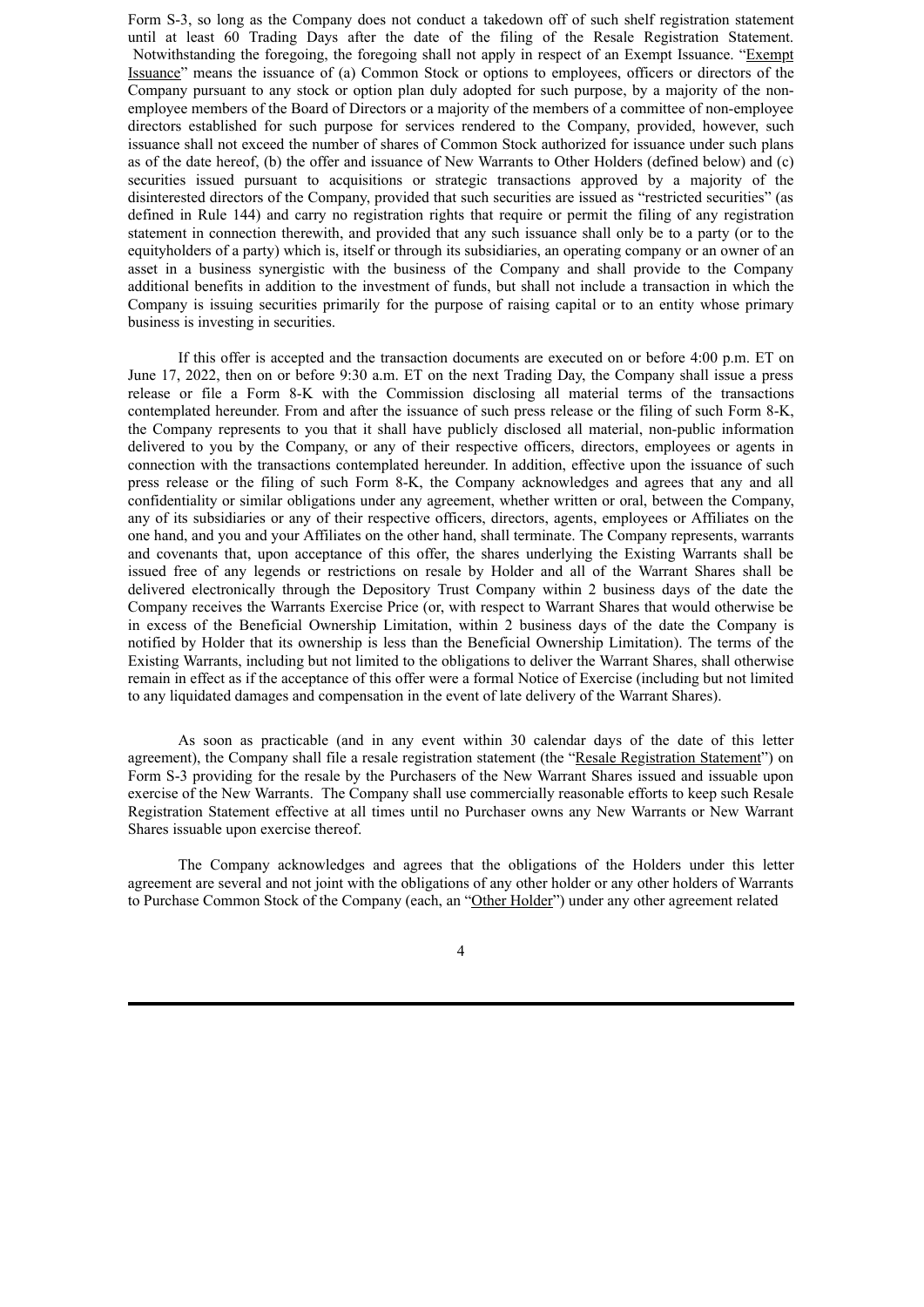to the exercise of such warrants ("Other Warrant Exercise Agreement"), and the Holder shall not be responsible in any way for the performance of the obligations of any Other Holder or under any such Other Warrant Exercise Agreement. Nothing contained in this letter agreement, and no action taken by the Holders pursuant hereto, shall be deemed to constitute the Holder and the Other Holders as a partnership, an association, a joint venture or any other kind of entity, or create a presumption that the Holder and the Other Holders are in any way acting in concert or as a group with respect to such obligations or the transactions contemplated by this letter agreement and the Company acknowledges that the Holder and the Other Holders are not acting in concert or as a group with respect to such obligations or the transactions contemplated by this letter agreement or any Other Warrant Exercise Agreement. The Company and the Holder confirm that the Holder has independently participated in the negotiation of the transactions contemplated hereby with the advice of its own counsel and advisors. The Holder shall be entitled to independently protect and enforce its rights, including, without limitation, the rights arising out of this letter agreement, and it shall not be necessary for any Other Holder to be joined as an additional party in any proceeding for such purpose.

The Company hereby represents and warrants as of the date hereof and covenants and agrees from and after the date hereof until 60 Trading Days after the date hereof, that none of the terms offered to any Other Holder with respect to any Other Warrant Exercise Agreement (or any amendment, modification or waiver thereof), is or will be more favorable to such Other Holder than those of the Holder and this letter agreement. If, and whenever on or after the date hereof until 60 Trading Days after the date hereof, the Company enters into an Other Warrant Exercise Agreement, then (i) the Company shall provide notice thereof to the Holder promptly following the occurrence thereof and (ii) the terms and conditions of this letter agreement shall be, without any further action by the Holder or the Company, automatically amended and modified in an economically and legally equivalent manner such that the Holder shall receive the benefit of the more favorable terms and/or conditions (as the case may be) set forth in such Other Warrant Exercise Agreement (including the issuance of additional Warrant Shares), provided that upon written notice to the Company at any time the Holder may elect not to accept the benefit of any such amended or modified term or condition, in which event the term or condition contained in this letter agreement shall apply to the Holder as it was in effect immediately prior to such amendment or modification as if such amendment or modification never occurred with respect to the Holder. The provisions of this paragraph shall apply similarly and equally to each Other Warrant Exercise Agreement.

\*\*\*\*\*\*\*\*\*\*\*\*\*\*\*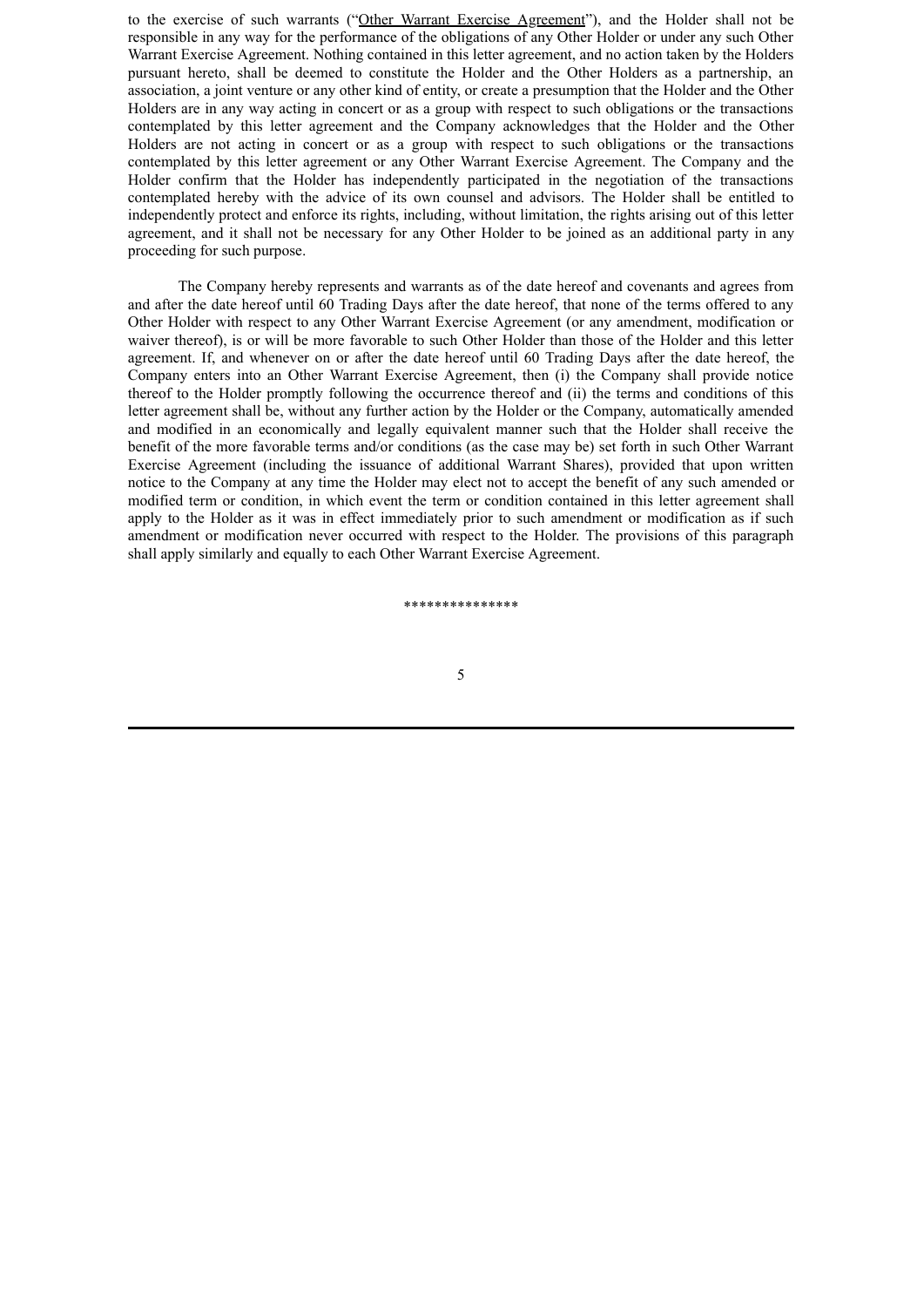Within one business day from the Holder's execution of this letter, the Holder shall make available for "Delivery Versus Payment" to the Company immediately available funds equal to the number of Existing Warrants being exercised multiplied by the exercise price per share as set forth above and the Company shall deliver the Warrant Shares via "Delivery Versus Payment" to the Holder and shall deliver the New Warrants registered in the name of the Holder.

Sincerely yours,

# **RESHAPE LIFESCIENCES INC.**

 $By:$ Name: Bart Bandy Title: President and Chief Executive Officer

Accepted and Agreed to:

## **ARMISTICE CAPITAL MASTER FUND LTD.**

 $By:$ Name: Title:

Number of Warrants Exercised Aggregate Existing Warrant Exercise Price New Warrants: (100% of total Existing Warrants being exercised): Beneficial Ownership Blocker: DTC Instructions:

| 3,738,642      |  |
|----------------|--|
| \$2,491,804.89 |  |
| 3,738,642      |  |
| 4.99%          |  |
|                |  |